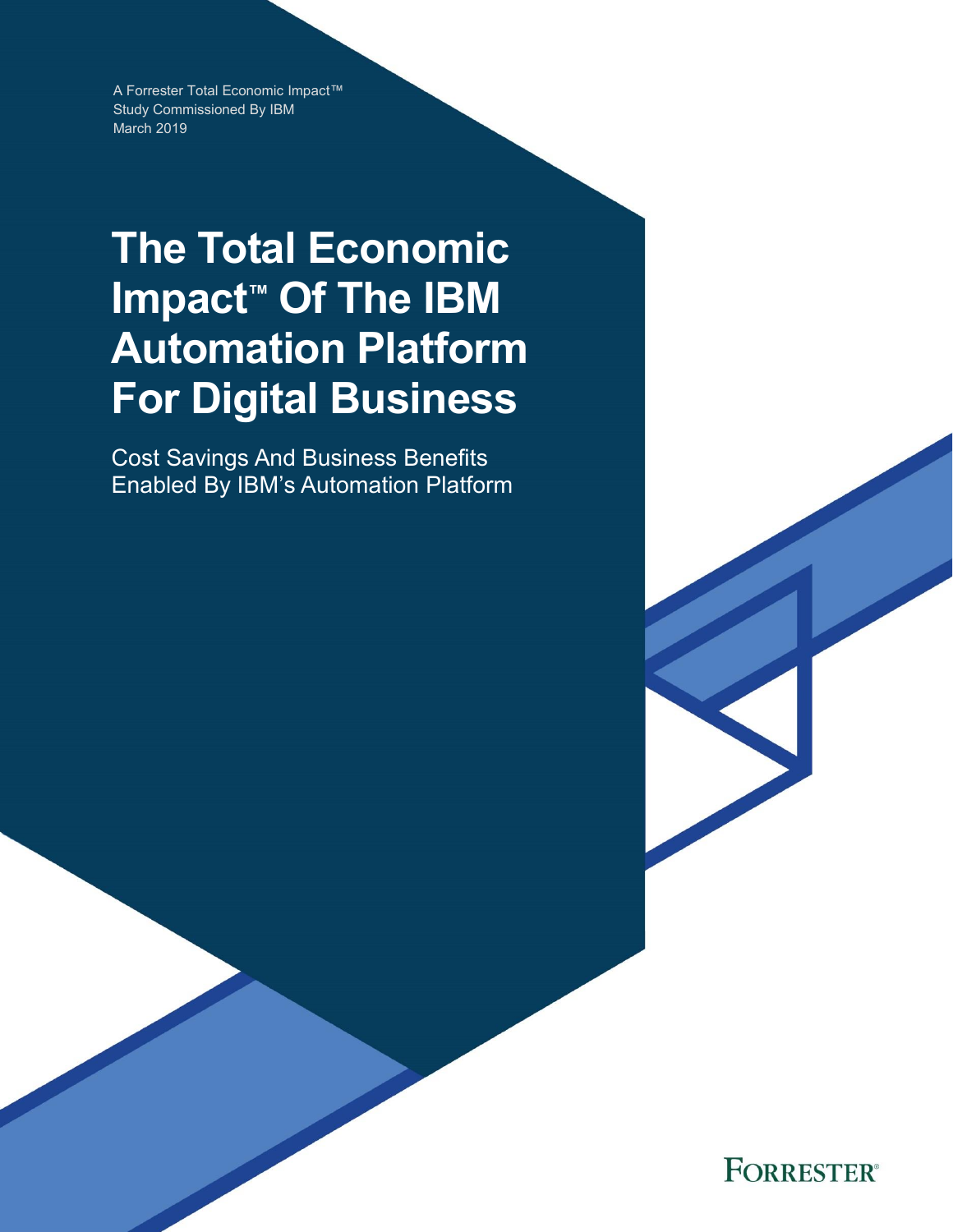## **Table Of Contents**

| <b>Executive Summary</b>                                             | 1              |
|----------------------------------------------------------------------|----------------|
| <b>Key Findings</b>                                                  | 2              |
| <b>TEI Framework And Methodology</b>                                 | 5              |
| <b>IBM Automation Platform For Digital Business Customer Journey</b> | 6              |
| <b>Key Challenges</b>                                                | 6              |
| <b>Solution Requirements</b>                                         | $\overline{7}$ |
| <b>Key Results</b>                                                   | 8              |
| <b>Analysis Of Benefits</b>                                          | 9              |
| Loan Processing Productivity                                         | 9              |
| New Approved Loans                                                   | 11             |
| <b>Platform Cost Avoidance</b>                                       | 12             |
| <b>Employee Onboarding Efficiency And Reliability</b>                | 14             |
| More Effective Marketing Events                                      | 15             |
| <b>Unguantified Benefits</b>                                         | 17             |
| Flexibility                                                          | 17             |
| <b>Analysis Of Costs</b>                                             | 19             |
| <b>Upfront Costs</b>                                                 | 19             |
| <b>Ongoing Costs</b>                                                 | 20             |
| <b>Financial Summary</b>                                             | 21             |
| <b>IBM Automation Platform For Digital Business: Overview</b>        | 22             |
| <b>Appendix A: Total Economic Impact</b>                             | 23             |
| <b>Appendix B: Endnotes</b>                                          | 24             |

### ABOUT FORRESTER CONSULTING

Forrester Consulting provides independent and objective research-based consulting to help leaders succeed in their organizations. Ranging in scope from a short strategy session to custom projects, Forrester's Consulting services connect you directly with research analysts who apply expert insight to your specific business challenges. For more information, visit forrester.com/consulting.

© 2019, Forrester Research, Inc. All rights reserved. Unauthorized reproduction is strictly prohibited. Information is based on best available resources. Opinions reflect judgment at the time and are subject to change. Forrester®, Technographics®, Forrester Wave, RoleView, TechRadar, and Total Economic Impact are trademarks of Forrester Research, Inc. All other trademarks are the property of their respective companies. For additional information, go to forrester.com.

## **FORRESTER®**

**Project Director:** Sean Owens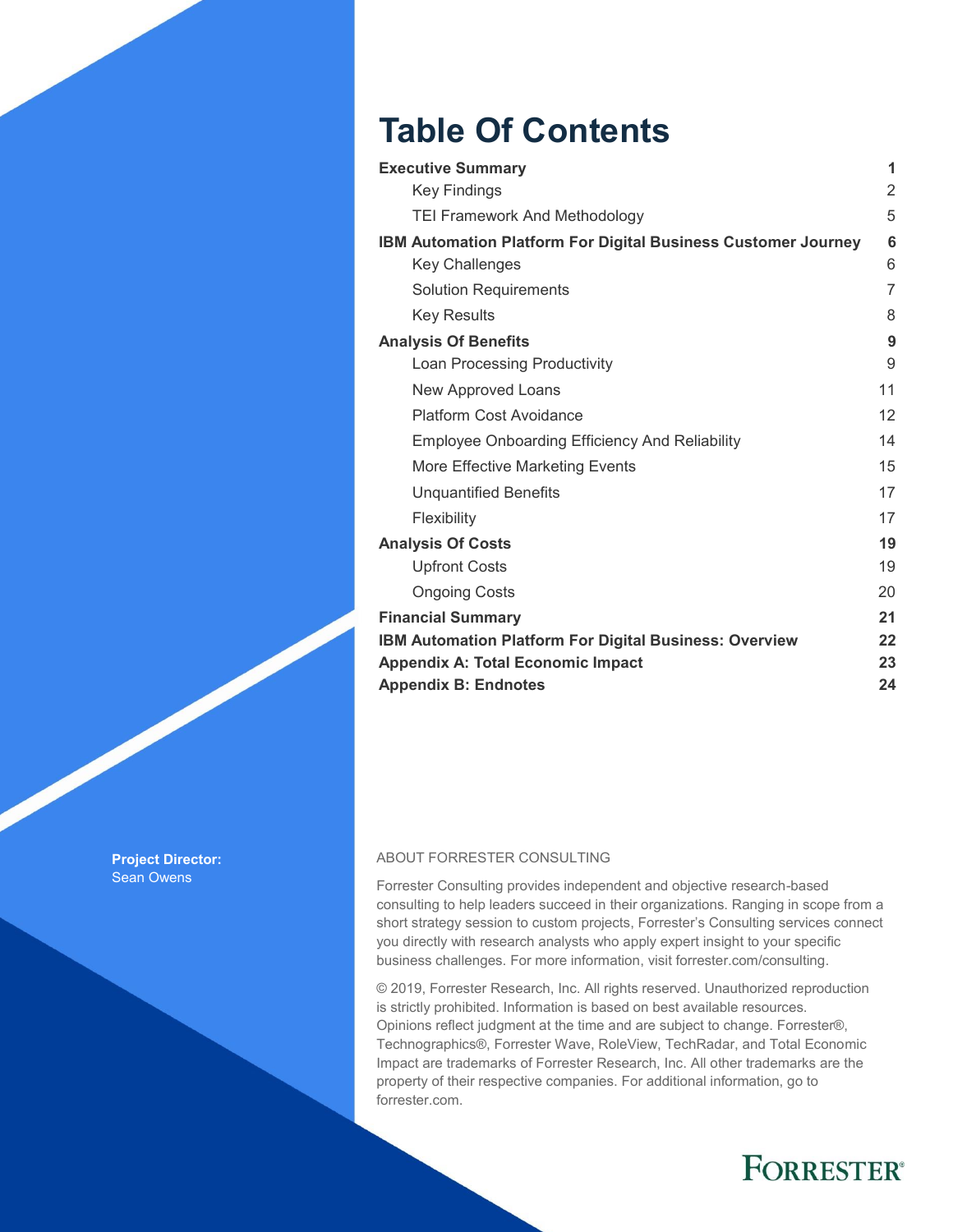## **Key Benefits**



Loan approval productivity: **\$8.3 million**





Legacy platform cost avoidance: **\$1.2 million**



Employee onboarding efficiency: **\$2.5 million**

## **Executive Summary**

IBM commissioned Forrester Consulting to examine the potential ROI enterprises may realize by implementing the IBM Automation Platform for Digital Business. The purpose of this Total Economic Impact (TEI) study is to provide readers with a framework to evaluate the potential financial impact of the IBM Automation Platform for Digital Business on their organizations.

### **ABOUT THE EVALUATED SOLUTION**

The IBM Automation Platform for Digital Business is an integrated set of flexible capabilities designed to help organizations automate work at speed and scale. Capabilities include:

- › Using bots to automate human tasks.
- › Sharing, managing, and collaborating on content.
- › Designing and managing start-to-finish workflows.
- › Automating decisions with business rules.
- › Capturing, classifying, and extracting data from content.

Organizations that leverage IBM platform capabilities can see improvements such as task-time savings, error reduction, and faster and higher quality customer interactions.

### **ABOUT THE BUSINESS NEED AND IMPACT**

To better understand the benefits, costs, and risks associated with this investment, Forrester interviewed a US bank, an IBM Automation Platform for Digital Business customer with several years of experience using IBM applications and services including Business Automation Workflow, Operational Decision Manager, and Blueworks Live.

Prior to using the IBM Automation Platform for Digital Business, the interviewed customer saw significant opportunities to improve critical customer and employee experiences. For example:

- › The bank wanted to improve the time it took to process loan applications — final steps like account setup and loan funding were especially timeconsuming, and often took so long that potential customers would give up waiting and leave for other loan providers.
- > The bank wanted to improve its employee onboarding new employees often started work without a badge, desk, laptop, or other necessary equipment, impacting training and productivity.

Using the IBM automation platform, the bank has automated dozens of workflows and processes throughout the organization, including loan application reviews and approvals, employee onboarding, and new account processing.

The bank has also been able to avoid considerable costs by standardizing lines of business on the IBM automation platform, reducing or retiring legacy tools and avoiding research and implementation costs that individual lines of business used to spend on researching and integrating a new automation solution. Platform standardization is expected to open the door for even more automation efforts. Having already invested in the IBM Automation Platform for Digital Business, more business managers and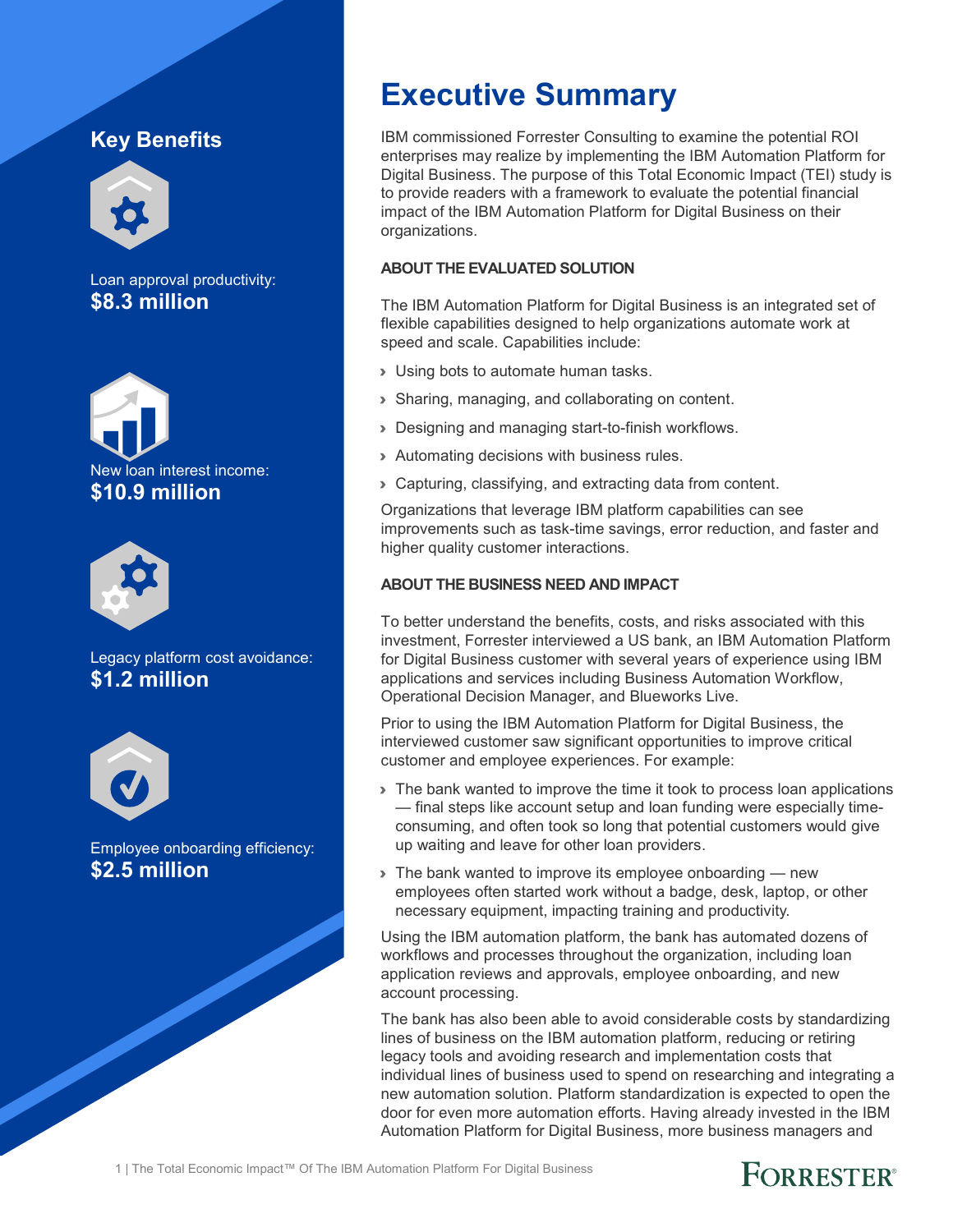

leaders can extend the platform to their needs without having to start from scratch.

### Key Findings

### **THE TOTAL ECONOMIC IMPACT OF IBM AUTOMATION PLATFORM FOR DIGITAL BUSINESS.**

Forrester's interview with an existing IBM automation platform customer in the banking industry and subsequent financial analysis found that the interviewed organization experienced benefits of nearly \$23.9 million over three years versus costs of \$3.1 million, adding up to a net present value (NPV) of \$20.8M, an ROI of 675%, and a payback on upfront costs of less than six months from the time of going live.

**Quantified benefits.** With the IBM Automation Platform for Digital Business, the interviewed organization experienced the following riskadjusted present value (PV) quantified benefits over the three-year analysis period.

### **LOAN PROCESSING EXPERIENCE**

- › **Loan processes are much quicker and require fewer manual steps, as 80% of loan applications are now able to be automatically managed.** With the Operational Decision Manager, the bank was able to streamline loan processing, automate loan completion tasks, and flag applications that require additional information or consideration. The bank is able to process loans automatically for 80% of loan applications. Loans that still require manual review are given more care and consideration, and the organization is still able to provide an answer to customers more quickly than before. This adds up to hundreds of thousands of hours saved each year, for an estimated productivity benefit of more than \$8.3 million.
- › **Faster loan setup means fewer abandoned applications and more opportunities.** Approvals total about 1.75 million new loans per year, and just a 1% improvement in approvals when fewer applicants give up and go elsewhere is estimated to add up to more than \$10.9 million in new interest income.

### **LEGACY PLATFORM COST AVOIDANCE**

› **For IT, standardizing business automation and workflow platform has meant significant technology cost avoidance.** This has been achieved by retiring legacy systems and avoiding time-consuming research and implementation time for new solutions. The bank has automated more than 50 business processes on the IBM Automation Platform for Digital Business. Setting and communicating automation platform standardization across the organization has allowed the bank to avoid spending time and money on research and implementation for one department or another — as well as the time and cost of integrating as many as 10 disparate automation systems together — adding up to nearly \$1.2 million.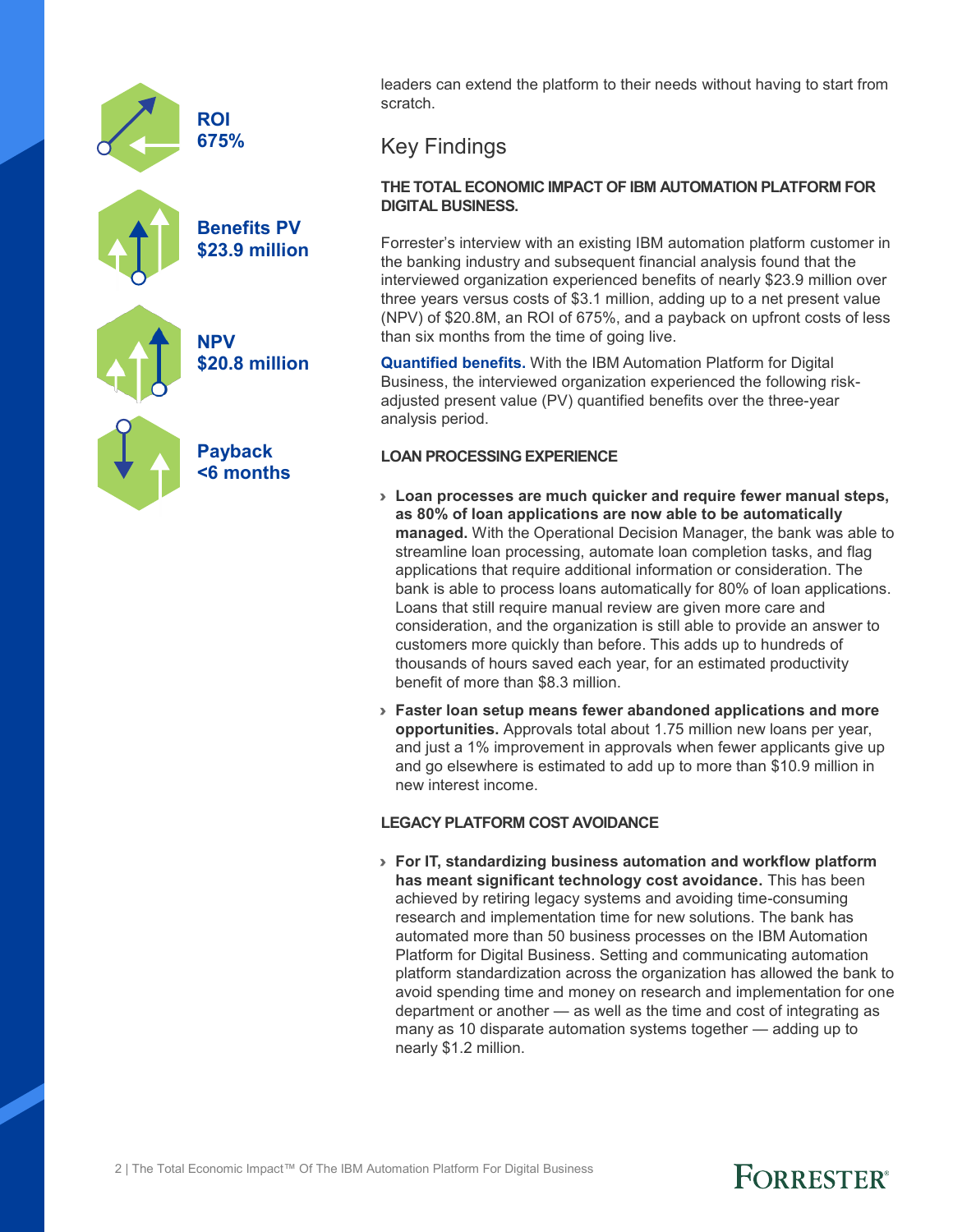### **Benefits (Three-Year)**



#### **EMPLOYEE ONBOARDING EXPERIENCE**

› **New employees are more often ready for work on day one, improving ramp-up time.** Before, roughly a quarter of an average annual total of 10,000 new employees would arrive for their first day of work with some tasks still incomplete, such as no network account set up, no badge provided, no desk or laptop allocated — sometimes this would be more than one employee. With about 10,000 new hires each year, and delays that average about four days (but could be much longer), this issue led to significant impacts to employee onboarding efforts. With workflow tools in the IBM Automation Platform for Digital Business, the organization could ensure that all the right reminders and requests were submitted — that issues were escalated as necessary to ensure employees would be ready at day one and be able to reach full productivity that much more quickly. This improvement is estimated to add up to more than \$2.5 million for the bank.

#### **SALES AND MARKETING EFFICIENCY**

› Events at locations such as colleges can help educate new bankers. Registering new accountholders is more efficient, **saving an estimated 30 minutes per new account in avoided rekeying and error handling time.** The bank conducts events at college campuses and other locations to provide banking education and to bring in first-time bankers. Before this was mostly a paper process — students would fill out an application and bank employees would rekey the information into the correct systems when back in the office, also dealing with any errors that might crop up from typing errors. With the IBM Automation Platform for Digital Business, this process is now completed via a tablet app that initiates the correct back-end processes automatically and is quick to complete account setup, adding up to more than \$1 million in improved productivity for the bank.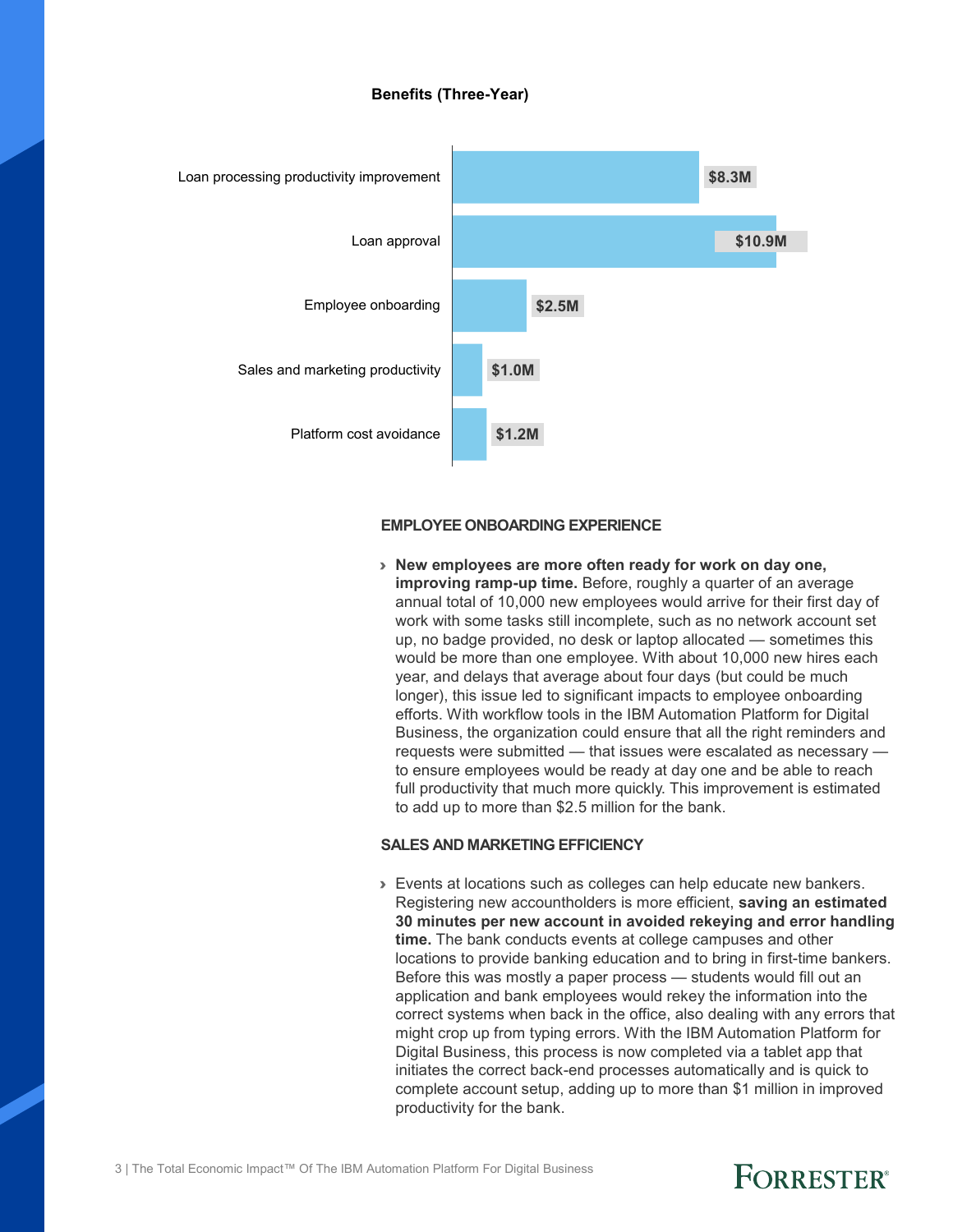#### **UNQUANTIFIED BENEFITS**

The interviewed organization has enabled additional benefits, which are harder to quantify or have not yet been quantified, for this study:

- › **More new accounts opened as a result of events at colleges and other locations.** At these events, customer service is even more important than employee efficiency. The bank now provides a simpler, more modern process that helps college students and other consumers get information and provide them a faster and more convenient account setup process. This has enabled more new customers, meaning more new accounts and new interest income for the bank.
- › **Employee job satisfaction.** The bank's focus on automation has helped reduce repetitive and simple tasks, allowing employees to focus on areas where they can provide more value, which can help make their jobs more enjoyable — even from day one. With better employee onboarding, new employees aren't immediately faced with frustration and disappointment. And loan reviewers aren't wasting time reviewing obvious approvals, rather they can now focus on helping potential customers with more complex applications navigate the loan process. This focus on automation can help reduce employee turnover and lower recruiting, hiring, and training costs.
- › **Many other business processes have also already been automated.** The bank has already implemented automation across 50 processes so far (with more to come), including processes related to retail banking, asset management, ACH transactions, and managing foreign checks. Some automations provide simple task efficiencies and others are more involved, but all deliver some amount of productivity, cost savings, and/or revenue benefit. "It's safe to say we're using this just about everywhere," said the BPM manager at the bank.

**Costs.** The interviewed organization experienced the following riskadjusted PV costs over the three-year analysis:

- › **Initial purchase, planning, and implementation costs.** IBM software, server hardware, and bank implementation resource time add up to about \$1.95 million.
- › **Ongoing resource costs.** Annual costs include IBM licensing and services, some third-party help to fine-tune automated workflows, and internal resource time spent creating, monitoring, and managing automated process rules and procedures. These add up to about \$486,000 in Year 1 and \$444,000 in years 2 and 3.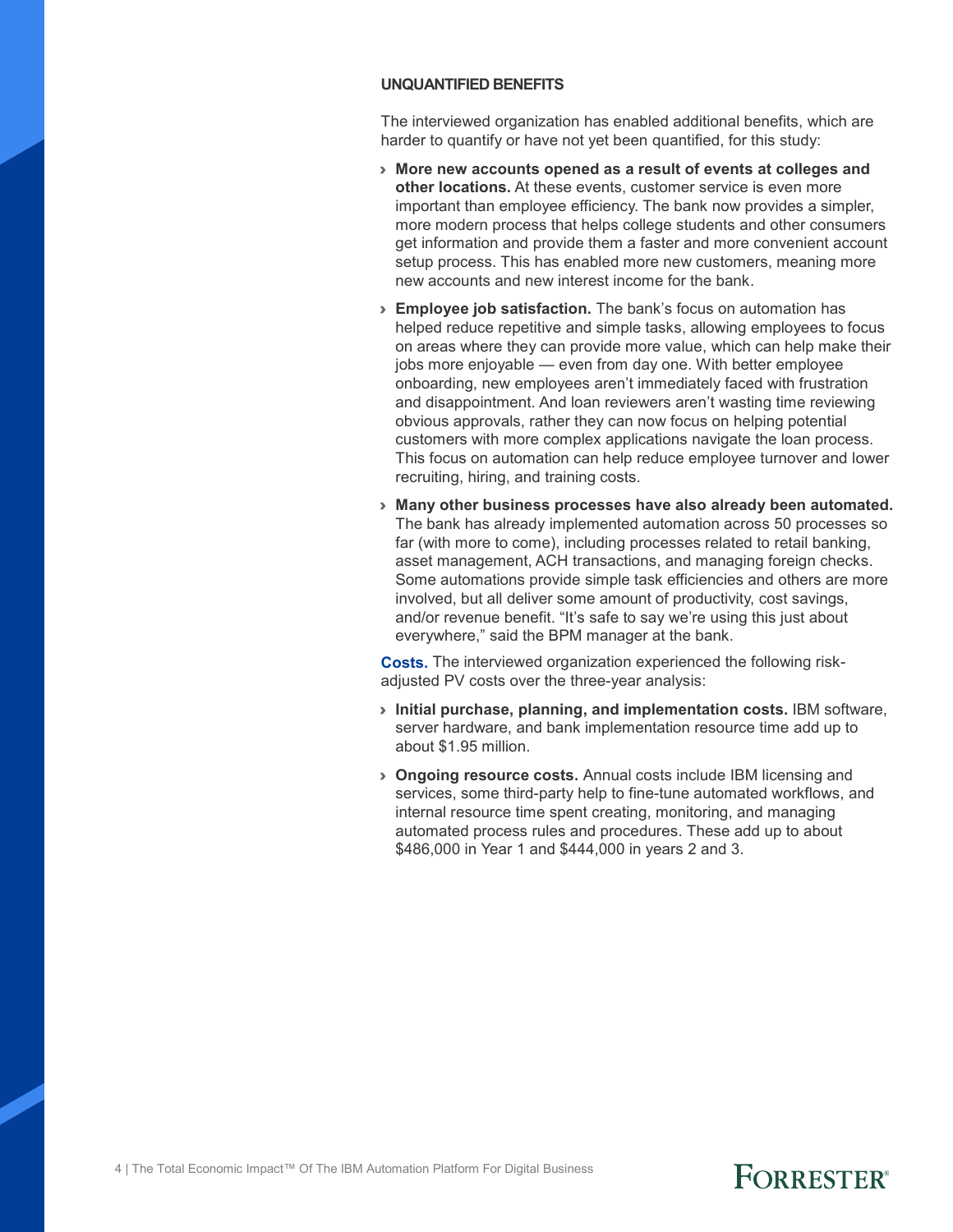### TEI Framework And Methodology

From the information provided in the interview, Forrester has constructed a Total Economic Impact™ (TEI) framework for those organizations considering implementing the IBM Automation Platform for Digital Business.

The objective of the framework is to identify the cost, benefit, flexibility, and risk factors that affect the investment decision. Forrester took a multistep approach to evaluate the impact that the IBM Automation Platform for Digital Business can have on an organization:

### **DUE DILIGENCE**

Interviewed IBM stakeholders and Forrester analysts to gather data related to the Automation Platform for Digital Business.

### **CUSTOMER INTERVIEW**

Interviewed one organization using the IBM Automation Platform for Digital Business to obtain data with respect to costs, benefits, and risks.



### **FINANCIAL MODEL FRAMEWORK**

Constructed a financial model representative of the interview using the TEI methodology and risk-adjusted the financial model based on issues and concerns of the interviewed organization.



### **CASE STUDY**

Employed four fundamental elements of TEI in modeling the IBM Automation Platform for Digital Business: benefits, costs, flexibility, and risks. Given the increasing sophistication that enterprises have regarding ROI analyses related to IT investments, Forrester's TEI methodology serves to provide a complete picture of the total economic impact of purchase decisions. Please see Appendix A for additional information on the TEI methodology.

#### **DISCLOSURES**

Readers should be aware of the following:

This study is commissioned by IBM and delivered by Forrester Consulting. It is not meant to be used as a competitive analysis.

Forrester makes no assumptions as to the potential ROI that other organizations will receive. Forrester strongly advises that readers use their own estimates within the framework provided in the report to determine the appropriateness of an investment in the IBM Automation Platform for Digital Business.

IBM reviewed and provided feedback to Forrester, but Forrester maintains editorial control over the study and its findings and does not accept changes to the study that contradict Forrester's findings or obscure the meaning of the study.

IBM provided the customer names for the interviews but did not participate in the interviews.

The TEI methodology helps companies demonstrate, justify, and realize the tangible value of IT initiatives to both senior management and other key business stakeholders.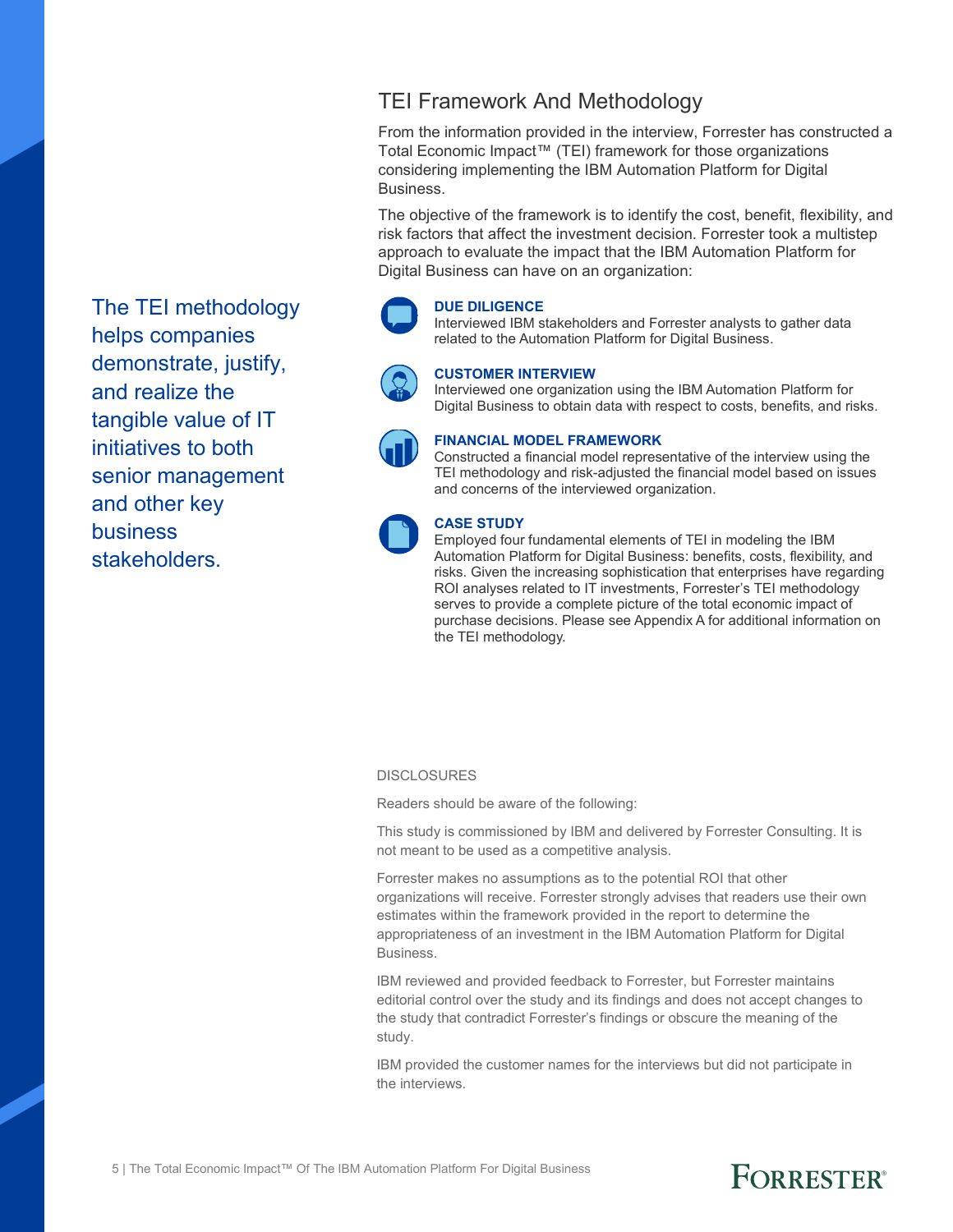## **IBM Automation Platform For Digital Business Customer Journey**

### **BEFORE AND AFTER THE AUTOMATION INVESTMENT**

#### **INTERVIEWED ORGANIZATION**

For this study, Forrester interviewed an IBM Automation Platform for Digital Business customer that is:

- › Based in the United States.
- › In the banking industry.
- › Focused on both consumer and business banking services.
- › A large enterprise with more than 50,000 employees.

### Key Challenges

Before implementing the IBM Automation Platform for Digital Business, the organization saw several issues or opportunities they hoped to address with a new automation solution, including:

- › **Loan processing processes could be faster, and there were too many abandoned loan applications.** Every loan application was reviewed and inefficient validation. The BPM manager at the bank reported: "It was very paper-based. You had to manually validate things like matching the date and the paperwork. And if it's not correct, then they had to re-sign." Most banks continue to struggle with manual steps in loan automation and advancing the goal of implementing straight-through processing to delight customers.
- › **Employee setup processes were often incomplete for a new employee's first day, stretching out training time.** Each step to bring on a new employee — like setting up a network badge or creating an HR record — were all separate process. The BPM manager continued, "It was all being done manually and when you do anything manually, it's going to take time because there's probably a lot more paper moving around and you're going to make errors."
- › **IT recognized there were several workflow solutions already in place, and more potentially on the way, which was already expensive and would drive costs higher**. Every new automation initiative meant a new request-for-proposal, review, proof-of-concept, and more. Process automation thrives on standards that allow a common approach to development, integration, security, compliance, training, and deployment across legacy systems and organizational boundaries. Cost and complexity come down as architectural standards come to bear.

Forrester's "The Growing Importance Of Process To Digital Transformation" report highlights the key drivers leading to process improvement initiatives today — as well as two years ago and expected two years into the future.<sup>1</sup> While cost savings and employee efficiency are important, these priorities are diminishing in favor of improving customer experience and enabling business transformation.

For the bank, its focus on the loan application process checked the boxes for all the drivers below, but most importantly it improved customer

"It was all being done manually and when you do anything manually, it's going to take time because there's probably a lot more paper moving around and you're going to make errors."

*BPM manager, bank*

6 | The Total Economic Impact™ Of The IBM Automation Platform For Digital Business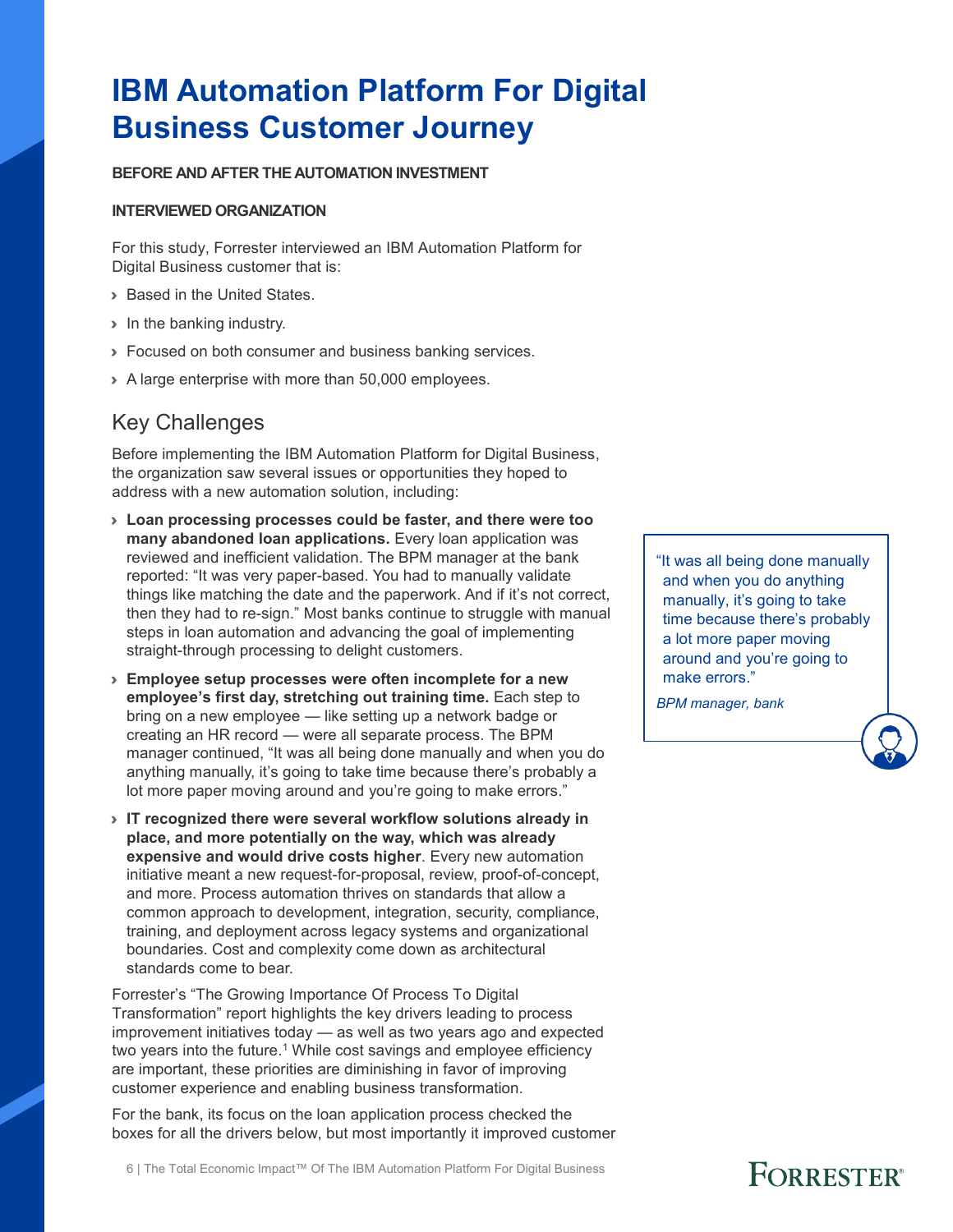experience and transformed its business of providing loans into a fast and scalable service.



### Solution Requirements

The interviewed organization searched for a solution that could:

- › Speed up the loan application process and avoid abandoned applications.
- › Ensure setup processes were complete before an employee started their first day.
- › Scale to be able to expand process and workflow automation to new and existing tasks and processes.
- › Simplify process automation planning, integration, and training across many teams and departments that all want to implement process automation.
- › Standardize on one platform to help reduce costs for the organization.

The bank chose the IBM Automation Platform for Digital Business (based on these requirements) and began implementation several years ago, starting with loan automation and adding employee onboarding and other processes year by year — adding up to the 50 total business processes implemented today.

Note: To more clearly show the before-and-after business case, this study focuses on the processes and workflows that are most impactful and strategically important for the bank. Other processes are not detailed because they are simpler, smaller, or are not measured as a financial benefit or cost savings at this time.

Additionally, as detailed per-workflow implementation costs are not available, and to allow that planning and implementation will differ for simpler processes versus more complicated workflows, a combined implementation and ongoing cost is provided as if all impactful and important processes were implemented at the same time ("Year 1" in this analysis).

Readers can use this information for their own business case analysis by staggering the start of specific process automation projects and benefits into Year 2, Year 3, or later. Similarly, costs can be spread out in later years based on the complexity of each process automation project.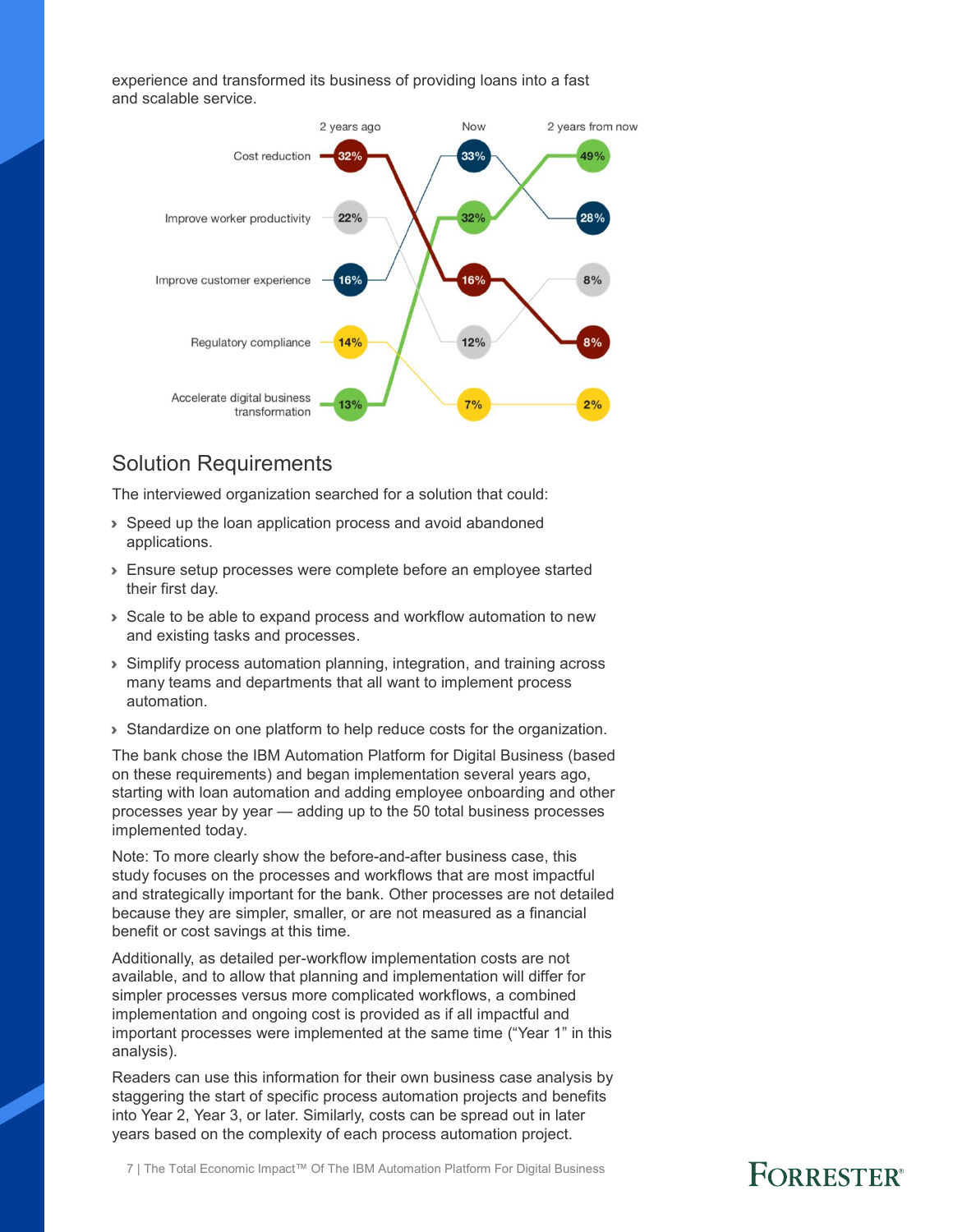### Key Results

The interview revealed that key results from the bank's investment in the IBM Automation Platform for Digital Business include:

- › **A more efficient loan application process.** With the Operational Decision Manager, the bank was able to set up workflows that enable faster approval of 80% of all loan requests. "Some loan approval processes were taking days, sometimes four to 10 days depending on the exceptions; now 80% of our loan applications flow straight through and are done in seconds," said the bank's BPM manager. This dramatically improved customer experience and moved the bank along the path to digital transformation.
- › **More loan accounts opened.** A more efficient loan process doesn't just save employees' time, it makes for a faster, more convenient, and even enjoyable process for customers as well, when they are able to fill out the application online, avoid follow-up questions to resolve rekeying errors, and most of the time get quick answer. This helps to reduce abandoned loan applications (where the applicant gives up and goes to another bank or loan servicer), meaning more loans are opened, more revenue and income opportunities are enabled for the bank, and more customers are more satisfied in the loan process. "We want to drive towards better quality," continued the BPM manager.
- › **On-time employee onboarding.** The Business Automation Workflow helps connect various systems and set up automated workflows for repeated processes. New employees need to have a lot of things set up before their first day, and there are thousands of new employees each year. They all need a desk, a keycard, network access, software licenses, and payroll and healthcare insurance set up — most of which require access to different systems. "There are times that a workflow crosses systems — a little bit happens here, a little bit happens over there — and in a case like that, the Business Automation Workflow can be the thing that ties the whole process together," said the BPM manager at the bank.
- › **New user experience models opened new business opportunities.** The process of visiting college campuses and other locations to sign up first-time banking accounts was previously paper-based and cumbersome. With the Business Automation Workflow, the bank set up a tablet-based application form that when submitted would initiate all the necessary steps to open a new account, providing customers a faster result. The BPM manager explained, "It was all being done manually and when you do anything manually, it's going to take time because you're moving the paper around and you're going to have people make errors."
- › **Standardizing on the IBM Automation Platform for Digital Business has helped avoid legacy solution costs.** IBM's comprehensive, standard platform helps the bank manage all task and workflow automation — from loans to employee onboarding to everything in between. This means new automations can be implemented without having to research a new system because a department has a specific need, or the standard platform wasn't communicated across the whole organization. The BPM manager continued, "Now that we have one standard platform we can always start building on that, versus every project having to go out and figure out how we're going to do things and go through all the full analysis of every vendor," said the BPM manager at the bank.

"Some loan approval processes were taking days, sometimes four to 10 days depending on the exceptions; now 80% of our loan applications flow straight through and are done in seconds."

*BPM manager, bank*

"We want to drive towards better quality."

*BPM manager, bank*

"There are times that a workflow crosses systems — a little bit happens here, a little bit happens over there — and in a case like that, the Business Automation Workflow can be the thing that ties the whole process together."

*BPM manager, bank*



8 | The Total Economic Impact™ Of The IBM Automation Platform For Digital Business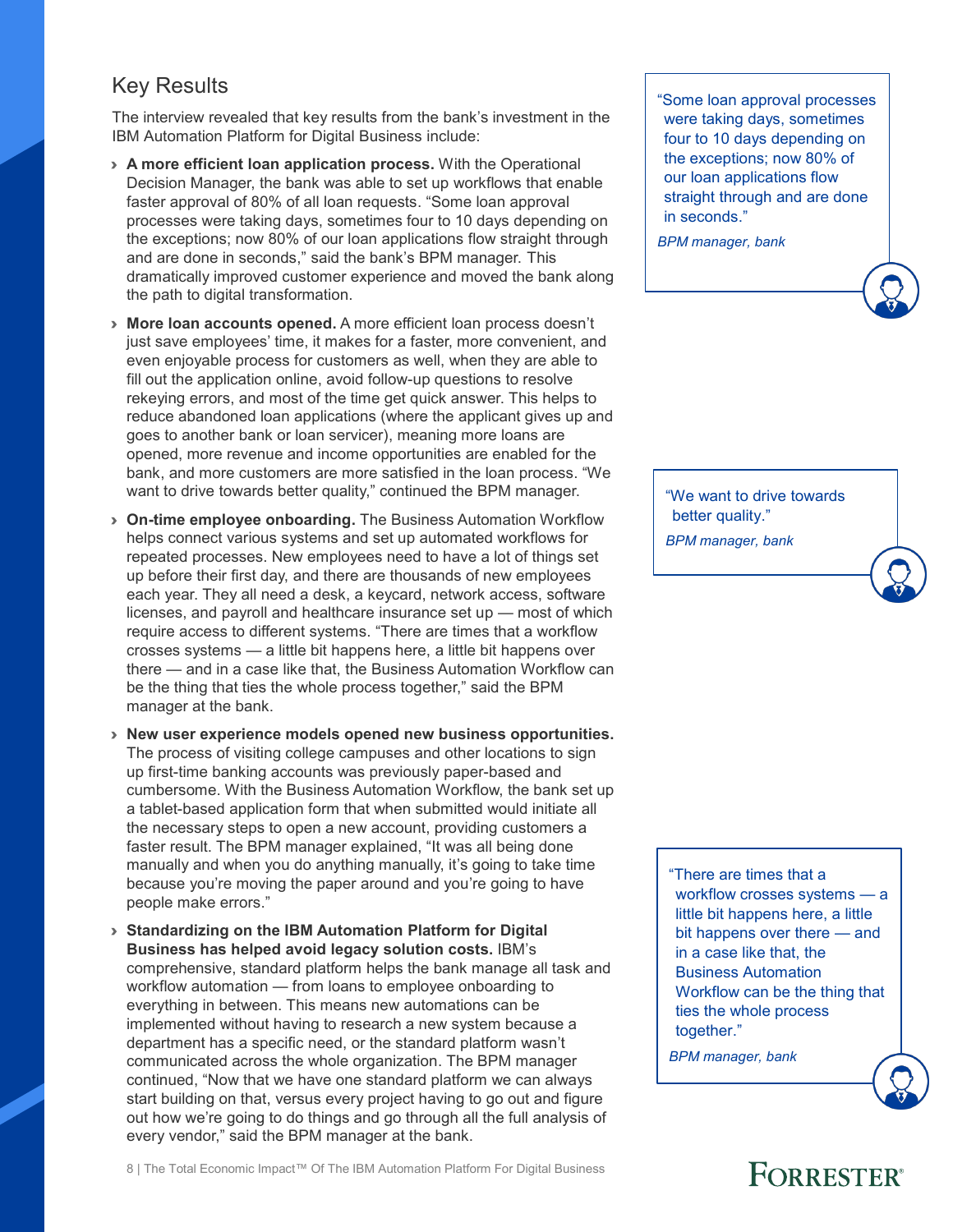## **Analysis Of Benefits**

|            | <b>Total Benefits</b>             |              |               |               |              |                                |
|------------|-----------------------------------|--------------|---------------|---------------|--------------|--------------------------------|
| REF.       | <b>BENEFIT</b>                    | <b>YEAR1</b> | <b>YEAR 2</b> | <b>YEAR 3</b> | <b>TOTAL</b> | <b>PRESENT</b><br><b>VALUE</b> |
| Atr        | Loan processing productivity      | \$3,200,000  | \$3.360,000   | \$3.528,000   | \$10,088,000 | \$8.336.589                    |
| <b>Btr</b> | New approved loans                | \$4,200,000  | \$4.410,000   | \$4,630,500   | \$13,240,500 | \$10,941,773                   |
| Ctr        | Employee onboarding<br>efficiency | \$1,008,000  | \$1,008,000   | \$1,008,000   | \$3.024.000  | \$2,506,747                    |
| Dtr        | Event marketing productivity      | \$405,000    | \$405,000     | \$405,000     | \$1.215.000  | \$1,007,175                    |
| Etr        | Platform cost avoidance           | \$464,000    | \$464,000     | \$464,000     | \$1.392.000  | \$1,153,899                    |
|            | Total benefits (risk-adjusted)    | \$9,277,000  | \$9,647,000   | \$10,035,500  | \$28,959,500 | \$23,946,183                   |

### Loan Processing Productivity

The bank has millions of current customers and estimates it receives about 2 million new loan applications each year.

### **BEFORE LOAN PROCESSING AUTOMATION**

Before the IBM Automation Platform for Digital Business every application included a lot more paper and at least some manual review and approval, regardless of whether it was an application from an obviously qualified applicant that met all minimum requirements or one that required more consideration.

Each application review:

- › Took significant time to complete.
- › Added to a steady backlog, which meant that every loan application included some wait time.
- › Opened the bank up to the risk of being accused of bias or preferential treatment to some applicants when every loan is manually reviewed.

### **AFTER LOAN PROCESSING AUTOMATION**

Increasing the role of automation to be a more important part of the loan application process — even for simple application reviews that fully take over the process — saved considerable time, improved customer interactions, and reduced the risk of review bias and other complaints. For example:

- › With the Operational Decision Manager, the bank was able to collect standard rules in one, well-managed place.
- › Rules were no longer part of a person's checklist, or buried in application code, but a managed list accessible to business managers for review and adjustment.
- › IT and business managers are both able to view and/or update the loan processing workflow, application decisioning, and integration with other applications.

The table above shows the total of all benefits across the areas listed below, as well as present values (PVs) discounted at 10%. Over three years, the interviewed organization expects risk-adjusted total benefits to be a PV of more than \$23.9 million.



Loan processing productivity: **36%** of total benefits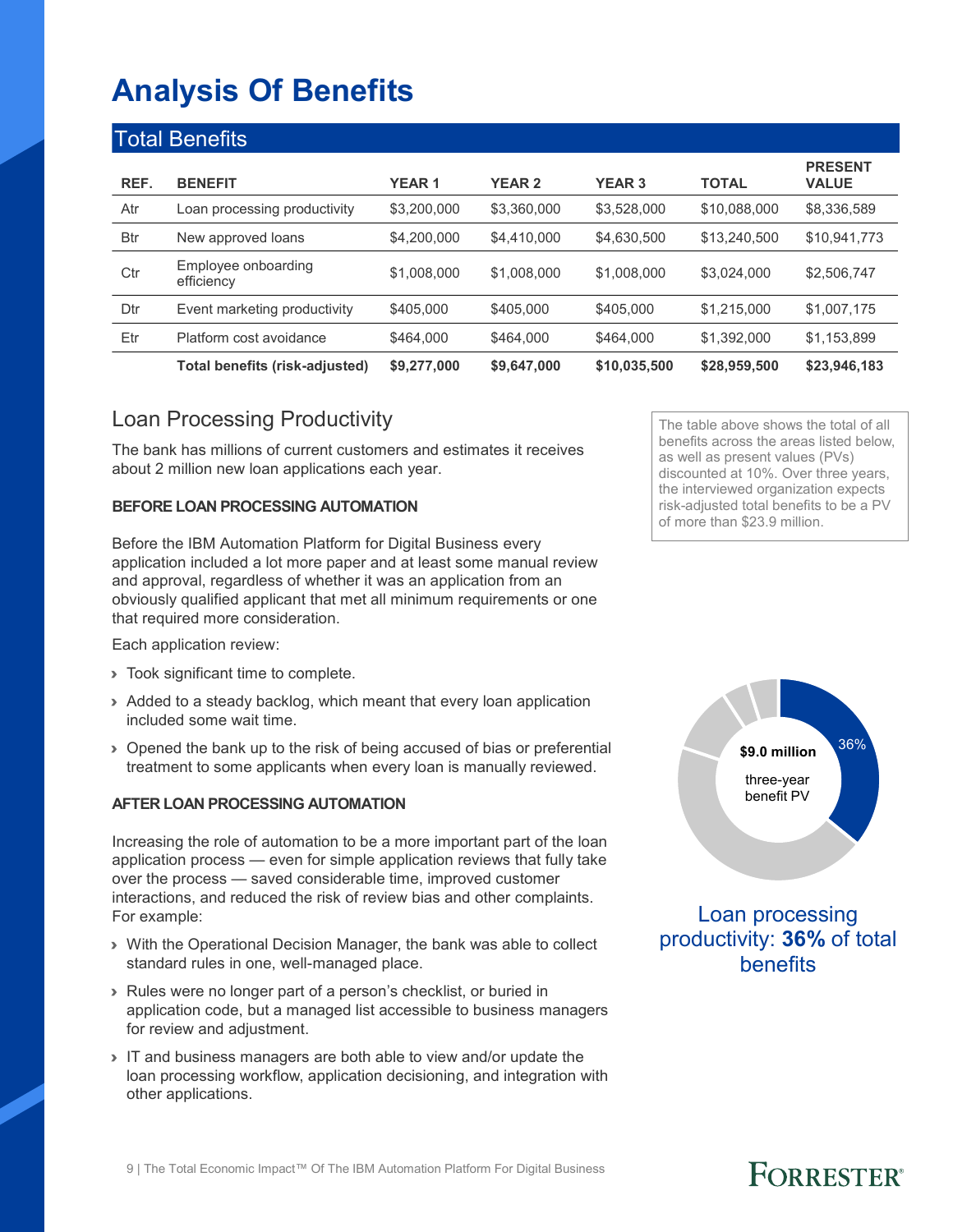Today, 80% of all loan applications are quickly approved, as applicants that meet all necessary criteria do not require further manual processing and can be processed automatically. Other applications (including any that might have been automatically rejected) are moved to a manual review queue for additional consideration and follow-up. Even for applications that require some manual review, the automated workflow takes care of many tasks, including: automatic account generation, loan funding, and account holder communication.

Automation enables manual loan review productivity, a key benefit for the bank. The bank estimates:

- › A manual loan review before automation took 10 minutes on average, and all 2 million applications were reviewed.
- › The bank estimates that the number of applications processed will grow by 10% each year. Improved automation both allows employees more time to spend on additional applications, and is an additional value criteria that help more potential customers select this bank over others.
- › Today, a detailed manual review is only done for 20% of all applications; each of these 400,000 reviews are expected to take longer than before, on average, since these are the applications that require extra consideration because these are all the complicated or questionable loan requests. Loan reviewers now have less backlog and more time to spend on reviewing and providing more time and quality to each request.



Today, 80% of all loan applications do not require further review and are approved automatically.

|                | <b>Loan Processing Productivity: Calculation Table</b>                |                          |              |               |               |
|----------------|-----------------------------------------------------------------------|--------------------------|--------------|---------------|---------------|
| REF.           | <b>METRIC</b>                                                         | CALC.                    | <b>YEAR1</b> | <b>YEAR 2</b> | <b>YEAR 3</b> |
| A <sub>1</sub> | Loans processed                                                       |                          | 2,000,000    | 2,100,000     | 2,205,000     |
| A2             | Loans manually reviewed before                                        |                          | 2,000,000    | 2,100,000     | 2,205,000     |
| A <sub>3</sub> | Loans manually reviewed today                                         |                          | 400,000      | 420,000       | 441,000       |
| A <sub>4</sub> | Time to manually process a loan before<br>(average minutes)           |                          | 10           | 10            | 10            |
| A <sub>5</sub> | Time to manually process a loan today<br>(average minutes)            |                          | 20           | 20            | 20            |
| A <sub>6</sub> | Total hours saved each year                                           | $(A2^*AA -$<br>A3*A5)/60 | 200,000      | 210,000       | 220,500       |
| A7             | Average loan reviewer hourly rate                                     |                          | \$20         | \$20          | \$20          |
| At             | Loan review automation and efficiency<br>improvements                 | A6*A7                    | \$4,000,000  | \$4,200,000   | \$4,410,000   |
|                | Risk adjustment                                                       | $\downarrow$ 15%         |              |               |               |
| Atr            | Loan review automation and efficiency<br>improvements (risk-adjusted) |                          | \$3,400,000  | \$3,360,000   | \$3,528,000   |
|                |                                                                       |                          |              |               |               |

› An average loan reviewer hourly rate of \$20 is estimated.

The calculation of the value of loan review employee productivity includes:

› Adding up the total time spent on loan reviews before automation. And subtracting from that, the time spent on loan reviews today.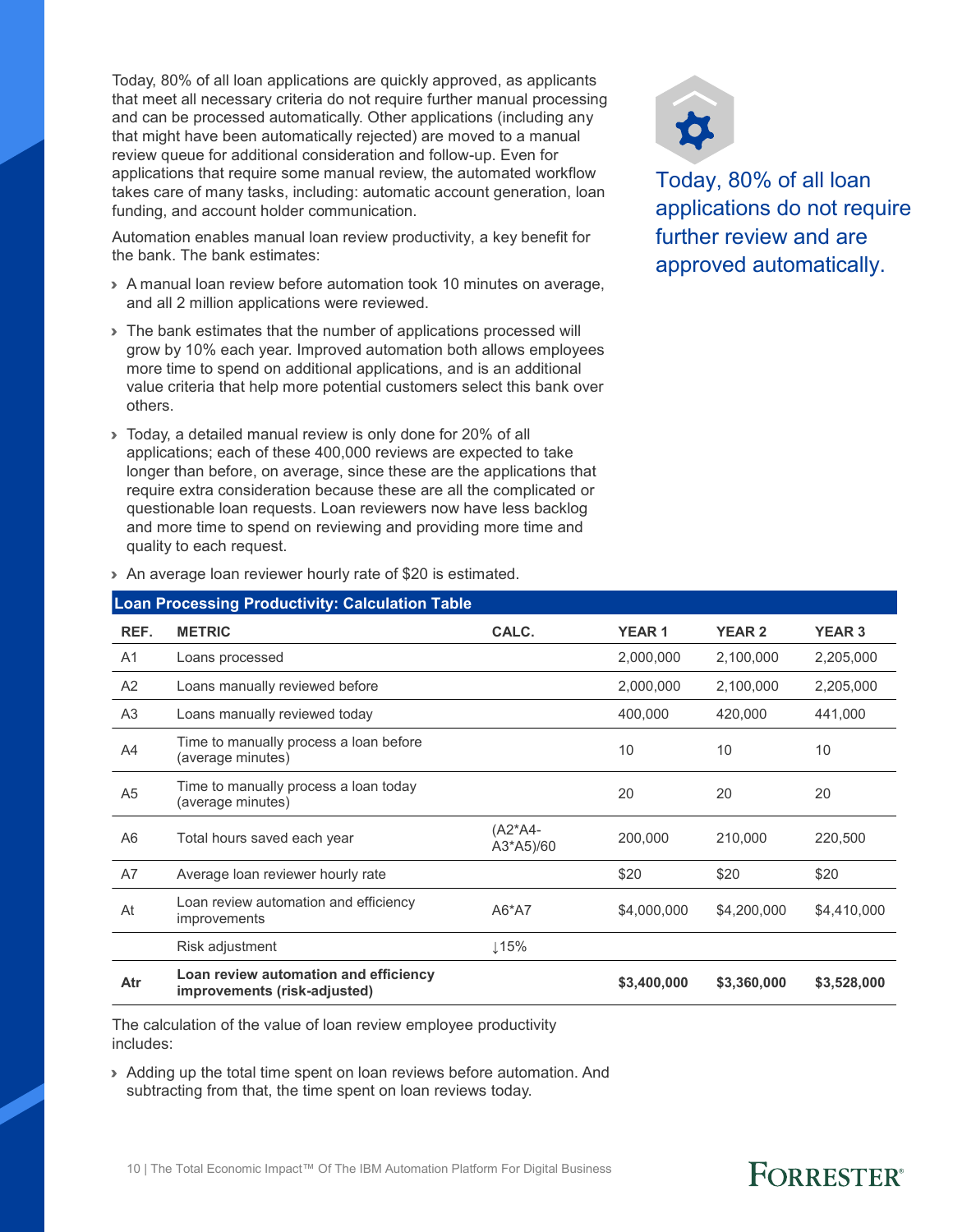11 | The Total Economic Impact™ Of The IBM Automation Platform For Digital Business

› The 200,000 hours reflects the reallocation of some of the team's efforts to more valuable resources such as customer service and support, and also being able to avoid some rehires otherwise needed due to natural team attrition after promotions or career changes.

Another standard part of the Forrester TEI analysis is risk adjustment due to over- or under-estimation and/or input metrics that may be highly volatile. For the bank, loan business is relatively standard, but productivity time savings may still be overestimated. To account for this, Forrester adjusted this benefit downward by 20%, yielding a three-year risk-adjusted total PV of more than \$8.3 million.

### New Approved Loans

Along with employee productivity, automating the loan review process provides customers and potential loan account holders a much faster and easier process, which can help lead to greater customer satisfaction and more closed loans.

### **BEFORE LOAN APPLICATION AUTOMATION**

Before the bank fully automated its loan application workflow:

- › Every loan included some level of manual review as described above.
- › Applicants had to wait for completion, especially for more complex applications that required more time and follow-up — often less than two days but sometimes a week or even more.
- › Given the variety of options available to borrowers, many would give up and go to another bank that would hopefully provide a faster response.

Those abandoned applications added up to a significant lost revenue opportunity for the bank. The bank estimates:

- › There were 1.75 million loans approved in the first year before workflow automation (of the 2 million total loan applications processed).
- If The bank estimates 10% growth in the second and third years.
- › With workflow automation and fast loan applications for 80% of loan applicants enabled by the IBM automation platform, it is estimated that this contributes to an additional 1% of loan applications that are now approved.
- › Fast approval is a significant contributor to an increase in loan applications. The bank has also implemented improved marketing and sales campaigns and best practices that have also contributed. Thus, of the 17,500 new approved loans, 75% are estimated to be significantly a result of workflow automation.
- › Additionally, the average loan size is estimated to be \$15,000, and the bank realizes an operating income rate of 2% on loan volume.

### **AFTER LOAN APPLICATION AUTOMATION**

With the IBM Automation Platform for Digital Business:

› Many loans applications are processed immediately.

Impact risk is the risk that the business or technology needs of the organization may not be met by the investment, resulting in lower overall total benefits. The greater the uncertainty, the wider the potential range of outcomes for benefit estimates.



### New loan interest income: **44%** of total **benefits**



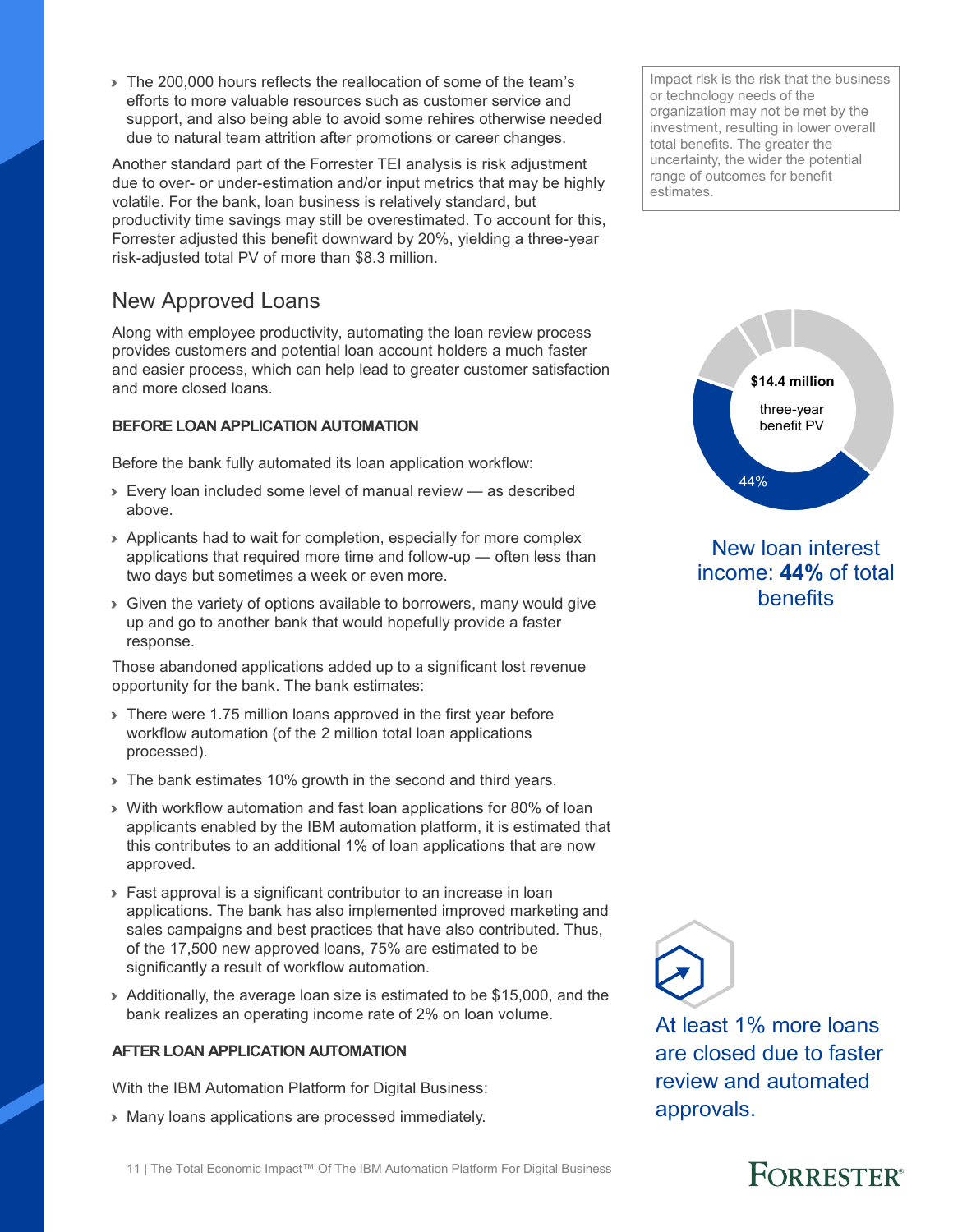› All loans are processed more quickly.

"If you get it approved in seconds, it won't become an abandoned loan; but if it takes you two weeks, then it could," said the BPM manager at the bank.

As the speed of loan application processing may be improved by a broad variety of improvement efforts, and loan sizes can vary greatly, Forrester adjusted this benefit downward by 20%, yielding a three-year risk-adjusted total PV of more than \$10.9 million.

"If you get it approved in seconds, it won't become an abandoned loan; but if it takes you two weeks, then it could."

*BPM manager, bank*

|                | <b>Interest Income From New Approved Loans: Calculation Table</b>                                                                 |            |              |               |               |  |  |  |  |
|----------------|-----------------------------------------------------------------------------------------------------------------------------------|------------|--------------|---------------|---------------|--|--|--|--|
| REF.           | <b>METRIC</b>                                                                                                                     | CALC.      | <b>YEAR1</b> | <b>YEAR 2</b> | <b>YEAR 3</b> |  |  |  |  |
| <b>B1</b>      | Loans approved before                                                                                                             |            | 1,750,000    | 1,837,500     | 1,929,375     |  |  |  |  |
| <b>B2</b>      | Increase in completed loan applications<br>with more automated reviews (e.g.,<br>decrease in abandoned/cancelled<br>applications) |            | $1\%$        | $1\%$         | $1\%$         |  |  |  |  |
| B <sub>3</sub> | Additional loans approved                                                                                                         | B1*B2      | 17,500       | 18,375        | 19,294        |  |  |  |  |
| <b>B4</b>      | Average loan size                                                                                                                 |            | \$15,000     | \$15,000      | \$15,000      |  |  |  |  |
| B <sub>6</sub> | Average operating income from loan<br>volume                                                                                      |            | 2%           | 2%            | 2%            |  |  |  |  |
| <b>Bt</b>      | Total new interest income due to loan<br>decision automation                                                                      | B3*B4*B5   | \$5,250,000  | \$5,512,500   | \$5,788,125   |  |  |  |  |
|                | Risk adjustment                                                                                                                   | <b>20%</b> |              |               |               |  |  |  |  |
| <b>Btr</b>     | Total new interest income due to loan<br>decision automation (risk-adjusted)                                                      |            | \$4,200,000  | \$4,410,000   | \$4,630,500   |  |  |  |  |

### Platform Cost Avoidance

The bank's standardization on the IBM Automation Platform for Digital Business has led to cost savings from retired legacy systems, as well as significant cost avoidance enabled as a result of no longer having to research and implement a department-specific solution.

### **BEFORE LEGACY PLATFORM CONSOLIDATION**

Before the bank standardized on the IBM Automation Platform for Digital Business, automating a specific department process was a very daunting prospect, as:

- › There was no platform the organization could always rely on.
- › Other departments with their own automation initiatives had chosen solution-specific applications that often wouldn't be as good a solution fit for other departments.

"Before, it was homegrown applications, ad hoc rule management, and other manual processes," said the BPM manager at the bank.

### **AFTER PLATFORM CONSOLIDATION WITH IBM'S AUTOMATION PLATFORM**

On the IBM Automation Platform for Digital Business, the bank has standardized:

› Workflow and task automation with Business Automation Workflow.



Platform cost avoidance: **5%** of total benefits

#### 12 | The Total Economic Impact™ Of The IBM Automation Platform For Digital Business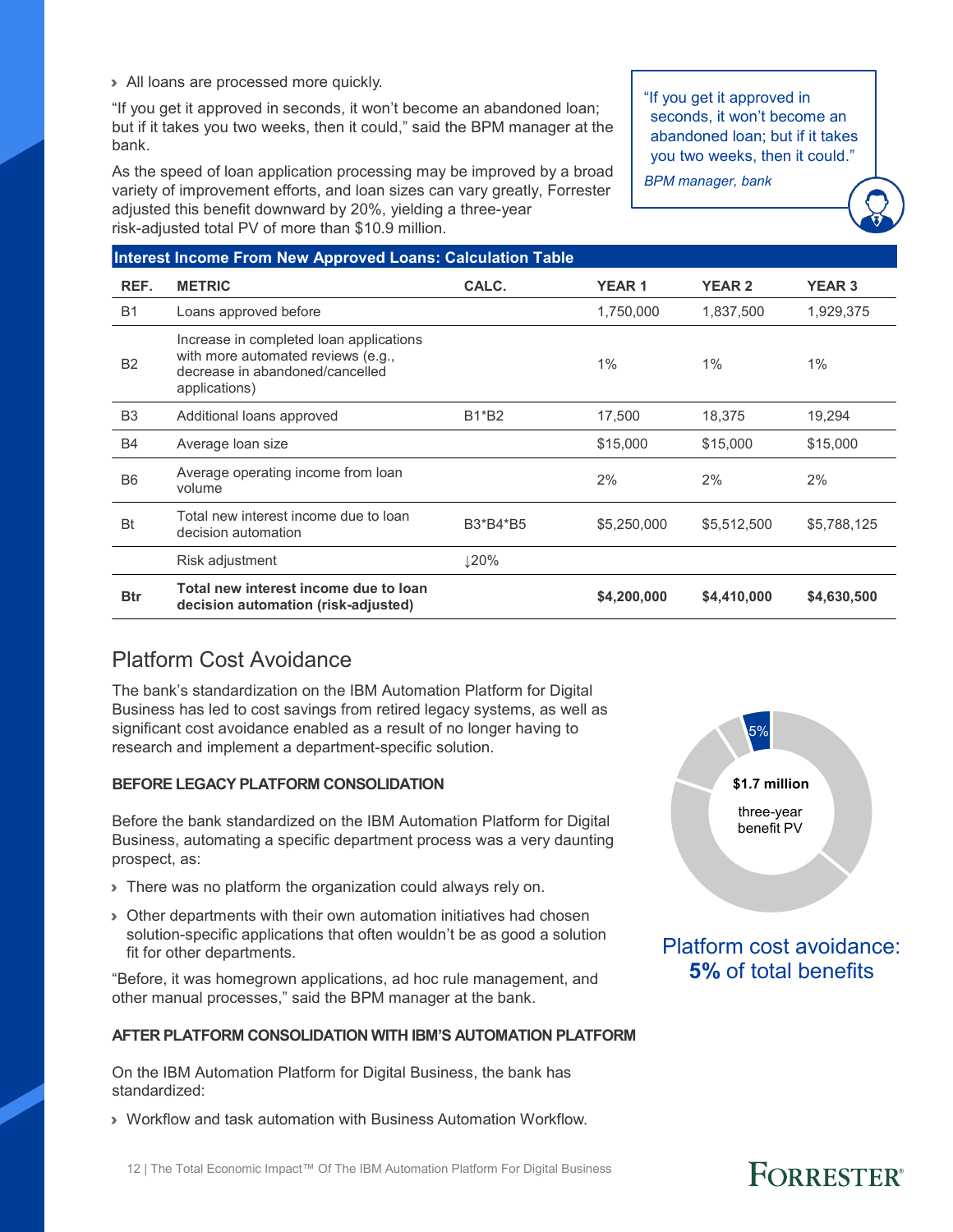- › Decisioning applications on Operational Decision Manager.
- › Provided business access to process models and rules via Blueworks Live.

"We have one standard platform we can keep building on, versus having to figure out every project with analysis of every vendor," said the BPM manager at the bank. And a central team helps coordinate these efforts.

The bank estimates:

- › Implementing the three key workflows detailed above would have each required exploration, planning, and deployment phases, plus ongoing licensing and support, adding up to at least \$500,000 each year.
- › Every business manager looking to automate a workflow would need to conduct research to determine whether one of the solutions already in place could be used or if a new solution would need to be brought in, which could add up to \$80,000 or more in ongoing internal resource and outside service provider costs.

"We have one standard platform we can keep building on." *BPM manager, bank*

| <b>Platform Cost Avoidance: Calculation Table</b> |                                                       |         |              |               |               |  |  |  |
|---------------------------------------------------|-------------------------------------------------------|---------|--------------|---------------|---------------|--|--|--|
| REF.                                              | <b>METRIC</b>                                         | CALC.   | <b>YEAR1</b> | <b>YEAR 2</b> | <b>YEAR 3</b> |  |  |  |
| C <sub>1</sub>                                    | Cost of managing new workflows                        |         | \$80,000     | \$80,000      | \$80,000      |  |  |  |
| C <sub>2</sub>                                    | Cost of managing and supporting previous<br>platforms |         | \$500,000    | \$500,000     | \$500,000     |  |  |  |
| Ct                                                | Avoided platform costs                                | $C1+C2$ | \$580,000    | \$580,000     | \$580,000     |  |  |  |
|                                                   | Risk adjustment                                       | L20%    |              |               |               |  |  |  |
| Ctr                                               | Avoided platform costs (risk-adjusted)                |         | \$464,000    | \$464,000     | \$464,000     |  |  |  |

With the IBM Automation Platform for Digital Business, the bank can avoid investment in individual automation initiatives that would require significant time and costs spent on:

- › Searching for vendors that offer the right solution.
- › Gathering requirements to create a request for information (RFI) to send out to vendors.
- › Forming a committee to narrow down RFIs to a list of finalists.
- › Creating criteria and bringing in each vendor to perform a proof of concept (POC).
- › Issuing RFPs and selecting a vendor.
- › Negotiating pricing with vendor, finalizing an agreement, and then starting the procurement process.
- › Planning for integration with existing environments.

And automated workflows managed with new solutions would include further time and cost related to:

- › Working to identify issues or risks with corporate standards, software vulnerabilities, and document anything that needs remediation.
- › Standing up environments (research, development, testing, quality assurance, and production to name a few environments necessary).
- › Hiring consultants to help with the first project and learn best practices. Since platform purchase, integration, and other costs may vary greatly,



Automation efforts before were ad hoc and decentralized.

The organization would have ended up with at least 10 different platforms without standardization.

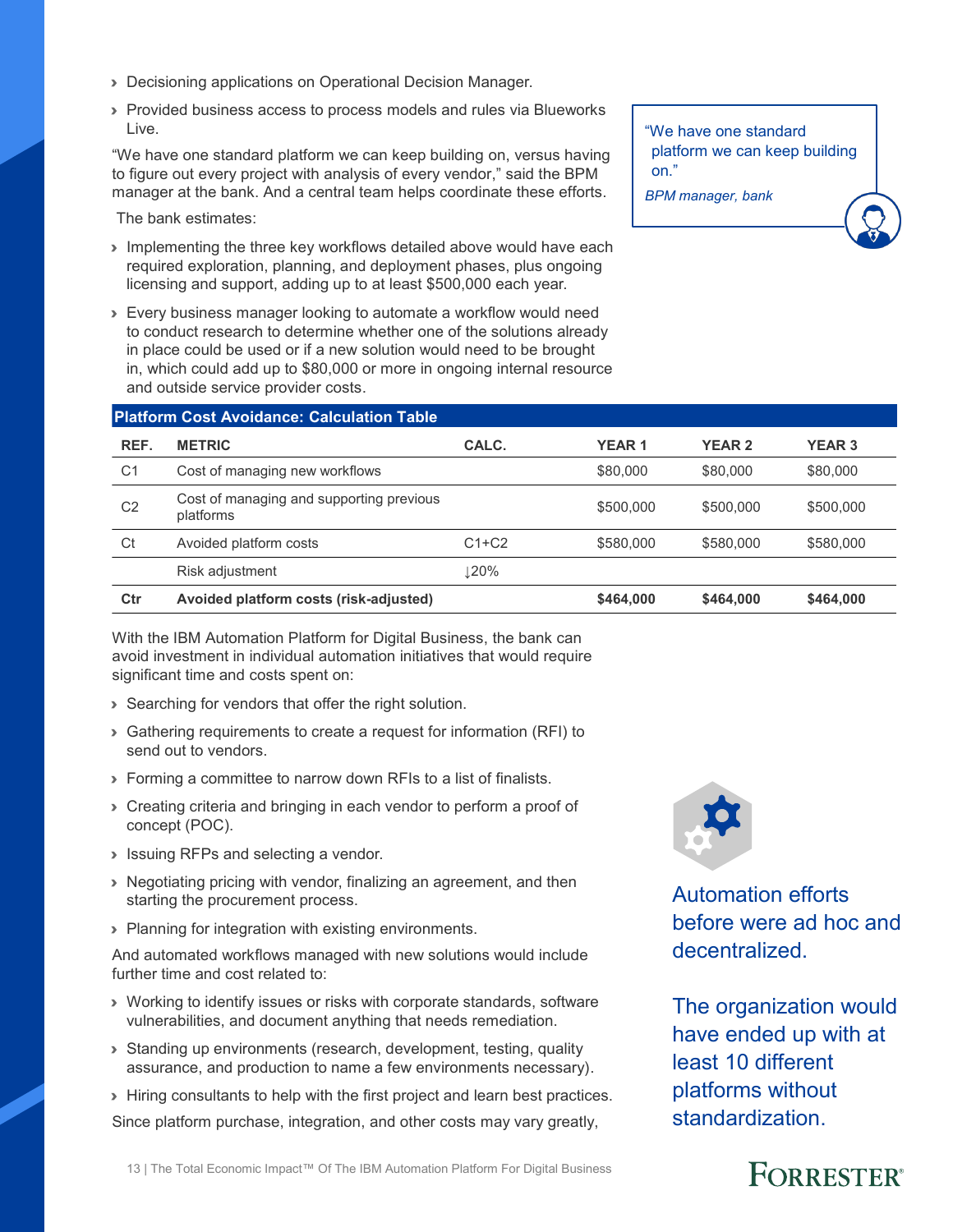Forrester adjusted this benefit downward by 20%, yielding a three-year risk-adjusted total PV of nearly \$1.2 million.

### Employee Onboarding Efficiency And Reliability

The bank also looked at employee onboarding as another regularly occurring process that could benefit from workflow efficiency and automation. The organization brings on 10,000 or more new employee hires each year — and many have gone through the challenge of incomplete ramp-up processes and procedures.

#### **BEFORE EMPLOYEE ONBOARDING AUTOMATION**

Without workflow automation, on day one, a new employee might arrive to find:

- > Their badge wasn't provided.
- › They didn't have a network account.
- › They didn't have a desk or a laptop.
- › An HR packet was not ready. All of these (and more) are steps that the bank (and most any organization) must take to get ready to bring on a new employee — and most of these steps need to be coordinated with different people in different departments using different systems.

Delays in any of these steps mean new employees have to wait for everything to be completed. The bank estimates that, before workflow automation, 25% of new hires found some part of their onboarding process was missing or incomplete.

Thus, training conducted without a workspace or a laptop may require rework, meetings may be postponed, and new employees may work slowly or, in the worst case, have to sit around and wait for something to happen. "Sometimes it would take a week before they have everything, and they can start actual work to complete their employee orientation," said the BPM manager at the bank.

Inefficiencies such as these mean that full employee onboarding is delayed, as is the time it takes to reach full productivity. Everyone else is affected as well, as IT has to drop everything to get a network account set up, colleagues have to rearrange workspaces to make temporary room, and managers have to spend time trying to get everything fixed.

#### **AFTER EMPLOYEE ONBOARDING AUTOMATION**

With the IBM Automation Platform for Digital Business, particularly Business Automation Workflow, the bank can coordinate all these tasks into a single workflow that can be initiated by a manager or HR when a new employee is ready to join. This includes automated steps like:

- › Creating a network account or a record in the HR system.
- › Emailing the team in charge of keycard creation and workspace provisioning, and confirming keycard creation.
- › Approving network access.
- › Setting up a work laptop and delivering it to their new desk.

The bank estimates it hires 10,000 new employees each year, and estimates:



### Employee onboarding efficiency: **11%** of total benefits



Employee onboarding issues can cause delays of four days or more. Automation can significantly help avoid issues across 10,000 new hires each year.

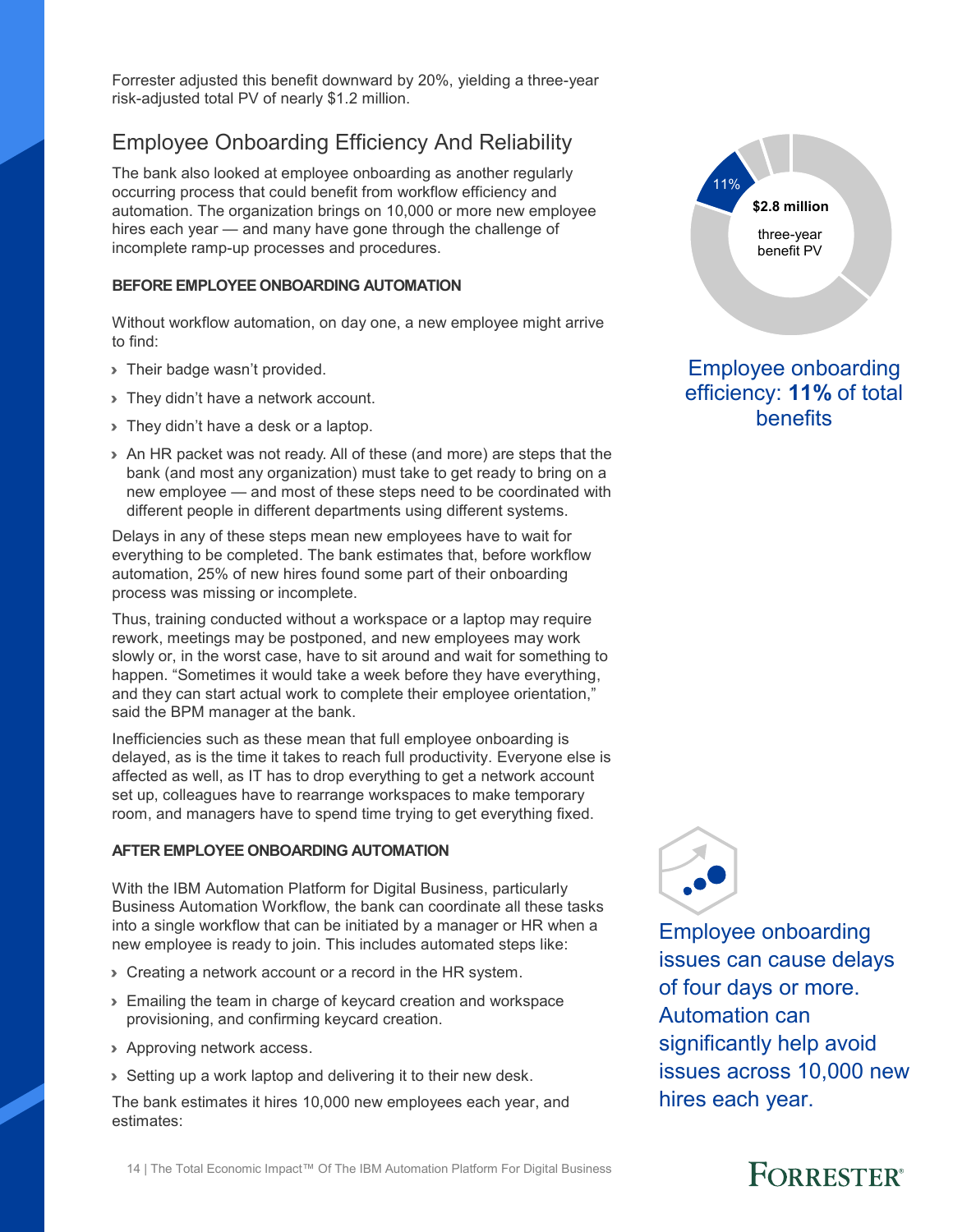- › Before workflow automation, 25% of these hires found some part of their onboarding process was missing or incomplete, as mentioned above.
- › Delays caused by incomplete employee onboarding results in an average of four days of wasted time (considering the total time taken by the new employee, their manager, and everyone else involved in a rushed onboarding).
- › A broad average hourly salary of \$35 has been used, given that this issue might happen to anyone, e.g., tellers, managers, or other employees.
- › And as part of all broad productivity improvement benefits, Forrester TEI analyses assume that not every hour saved will be used for other things — perhaps a cup of coffee, chatting with colleagues, other tasks, or going home on time. All of these are valuable and important for things like employee work/life balance, but they are not included in this direct productivity metric. Thus, a 50% realization rate is applied.

#### **Employee Onboarding Efficiency: Calculation Table**

| REF.           | <b>METRIC</b>                                                         | CALC.                     | <b>YEAR1</b> | <b>YEAR 2</b> | <b>YEAR 3</b> |
|----------------|-----------------------------------------------------------------------|---------------------------|--------------|---------------|---------------|
| D <sub>1</sub> | Employees hired each year                                             |                           | 10.000       | 10.000        | 10,000        |
| D <sub>2</sub> | Percentage of new hires with unfinished start-up                      |                           | 25%          | 25%           | 25%           |
| D <sub>3</sub> | Delay duration hours (before full productivity)                       |                           | 4            | 4             | 4             |
| D <sub>4</sub> | Average employee bank salary                                          |                           | \$35         | \$35          | \$35          |
| D <sub>5</sub> | Percentage of delays eliminated with automated<br>employee onboarding |                           | 80%          | 80%           | 80%           |
| D <sub>6</sub> | Standard productivity realization rate                                |                           | 50%          | 50%           | 50%           |
| Dt             | Avoided employee onboarding costs                                     | D1*D2*D3*8*<br>$D4*D5*D6$ | \$1,120,000  | \$1,120,000   | \$1,120,000   |
|                | Risk adjustment                                                       | 110%                      |              |               |               |
| Dtr            | Avoided employee onboarding costs<br>(risk-adjusted)                  |                           | \$1,008,000  | \$1,008,000   | \$1,008,000   |

With the IBM Automation Platform for Digital Business platform, the bank estimates that 80% of issues are eliminated with workflow automation.

Mentioned above, the provided employee salary is a broad estimate used in a process that might involve managers or many information worker roles. To account for this, Forrester adjusted this benefit downward by 10%, yielding a three-year risk-adjusted total PV of more than \$2.5 million.

### More Effective Marketing Events

The bank conducts a number of events at college campuses and other locations, to help educate young adults about banking, and help them open what for many is their first checking or savings account.

#### **BEFORE AUTOMATION**

For new account applications gathered at events such as on college campuses, bank employees would:



More effective marketing events: **4%** of total benefits

#### 15 | The Total Economic Impact™ Of The IBM Automation Platform For Digital Business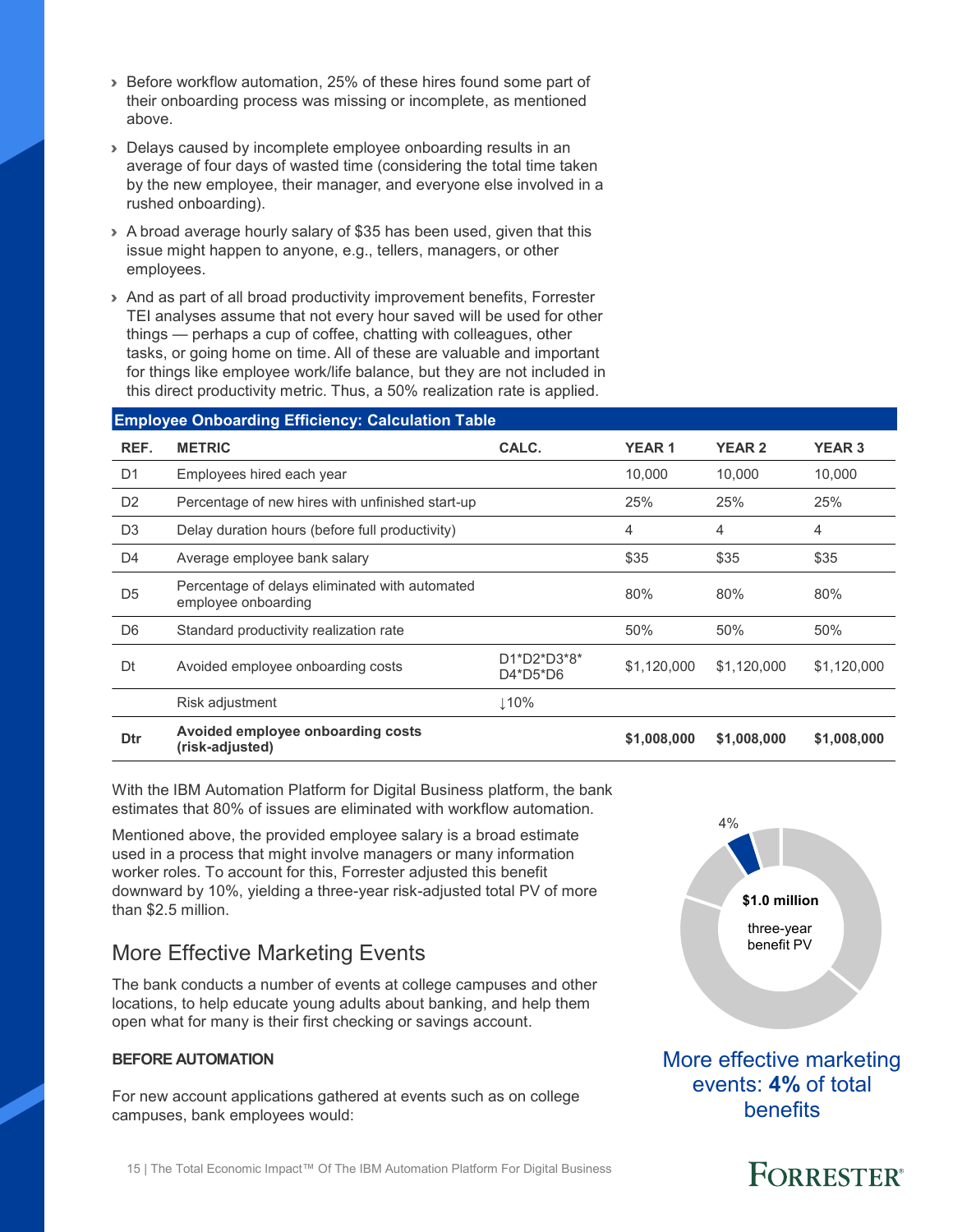- › Collect applications filled out by hand.
- › Key in the information and start the account creation process once they were back in the office.

This was time-consuming and allowed for easy errors to crop up when trying to read and retype handwritten information. The bank felt it was wasted time not only in rekeying account details, but also in the extra time spent remediating the many errors that occurred.

#### **AFTER AUTOMATION**

With Business Automation Workflow connected to a web-based front end, employees can now come to college events and other locations armed with tablets that students can fill out themselves. "You can sign up right there and that kicks off an automatic process," said the BPM manager at the bank. That information goes directly to the bank's systems, to initiate the account creation process that includes account opening, account holder communication, and other tasks.

The bank estimates:

- › One thousand college or other types of events take place each year, where on average 40 new accounts are opened at each event.
- › Before automation it took on average about 30 minutes to both key in account information as well as deal with any issues, questions, or errors.
- › With workflow automation, 75% of this time is saved some time is still spent answering questions and dealing with any data entry issues a student may have made.
- › Event staff salaries are estimated to be \$30 per hour (as they are likely junior or entry-level marketing and sales employees).

The number of events each year and the number of new accounts at each event may vary greatly. To allow for possible over-estimation, Forrester adjusted this benefit downward by 10%, yielding a three-year risk-adjusted total PV of more than \$1 million.

"You can sign up right there and that kicks off an automatic process."

*BPM manager, bank*



Event marketers can complete new application sign-ups 75% more quickly, leading to more accounts opened.

|                | <b>More Effective Marketing Events: Calculation Table</b>         |                       |              |               |               |  |  |  |  |
|----------------|-------------------------------------------------------------------|-----------------------|--------------|---------------|---------------|--|--|--|--|
| REF.           | <b>METRIC</b>                                                     | CALC.                 | <b>YEAR1</b> | <b>YEAR 2</b> | <b>YEAR 3</b> |  |  |  |  |
| E1             | Number of events each year                                        |                       | 1,000        | 1,000         | 1,000         |  |  |  |  |
| E2             | Number of accounts opened per event                               |                       | 40           | 40            | 40            |  |  |  |  |
| E <sub>3</sub> | Follow up time required per manually<br>entered account (minutes) |                       | 30           | 30            | 30            |  |  |  |  |
| E4             | Percentage of time avoided with IBM<br>automation solutions       |                       | 75%          | 75%           | 75%           |  |  |  |  |
| E <sub>5</sub> | Average hourly salary for employees<br>making onsite visits       |                       | \$30         | \$30          | \$30          |  |  |  |  |
| Et             | Improved onsite marketing productivity                            | E1*E2*E3/60<br>*E4*E5 | \$450,000    | \$450,000     | \$450,000     |  |  |  |  |
|                | Risk adjustment                                                   | 110%                  |              |               |               |  |  |  |  |
| Etr            | Improved onsite marketing productivity<br>(risk-adjusted)         |                       | \$405,000    | \$405,000     | \$405,000     |  |  |  |  |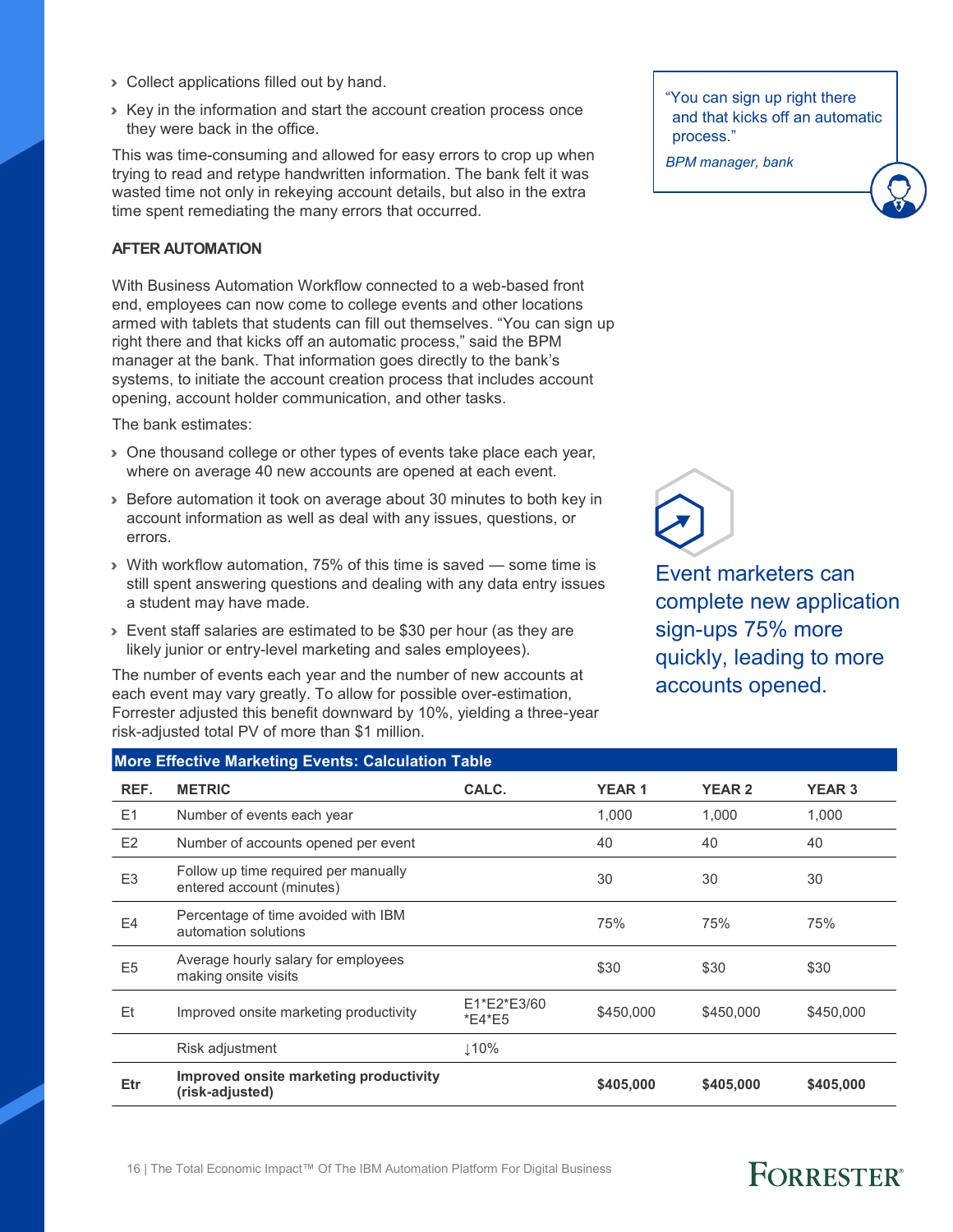### Unquantified Benefits

This analysis estimates the benefits and costs that the IBM Automation Platform for Digital Business has enabled for the bank.

### **EFFICIENCIES AND OTHER BENEFITS FROM ADDITIONAL AUTOMATION PROCESSES**

The quantified benefits highlighted above focus on the top workflows and processes that have been improved with automation, but there are many other workflows and processes that the bank has improved with automation and decisioning. They are not included above as they are either smaller, more focused workflows, and/or have not been measured to the necessary detail yet. Other processes the bank has already automated include:

- › Expense reporting.
- › Several common IT tasks such as account setups and closings.
- › Other loan service integrations, such as with car loans.

These are estimated to deliver even more benefits to the bank (though note that considering additional process benefits should also include some additional investment costs to expand the platform, though certainly at a lower investment cost than before IBM automation solutions).

### **ADDITIONAL LEGACY PLATFORM COST SAVINGS**

The bank has also reduced or completely eliminated legacy platform costs for the many other processes the bank has now automated with the IBM Automation Platform for Digital Business — as well as the cost of manually completing work for processes that were too expensive to automate before, but have now been automated or are planned for automation soon.

#### **EMPLOYEE JOB SATISFACTION**

Employees are able to focus their daily work on areas where they can provide more value, instead of on simple repetitive tasks, which can help make their jobs more enjoyable. Even at day one, with better employee onboarding, new employees aren't immediately frustrated and bored waiting for a delayed onboarding task to be completed. Loan reviewers aren't spending time reviewing obvious approvals, but can focus on helping potential customers with more complex applications navigate the loan process. These examples highlight just two of many areas where automation can help employees provide more value and quality. This can help improve job satisfaction, which can lead to reduced employee turnover and lower recruiting, hiring, and training costs.

### **Flexibility**

Part of Forrester's TEI methodology looks at the future options available to an organization now that it has completed initial investment and has already enabled benefits. In other words, the initial investment in the IBM Automation Platform for Digital Business may be complete, but the bank will continue efforts to identify new opportunities for growth efficiency. There are multiple scenarios in which a customer might choose to



The bank has implemented automation for dozens of workflows and tasks, delivering even greater value.

Flexibility, as defined by TEI, represents an investment in additional capacity or capability that could be turned into business benefit for a future additional investment. This provides an organization with the "right" or the ability to engage in future initiatives but not the obligation to do so.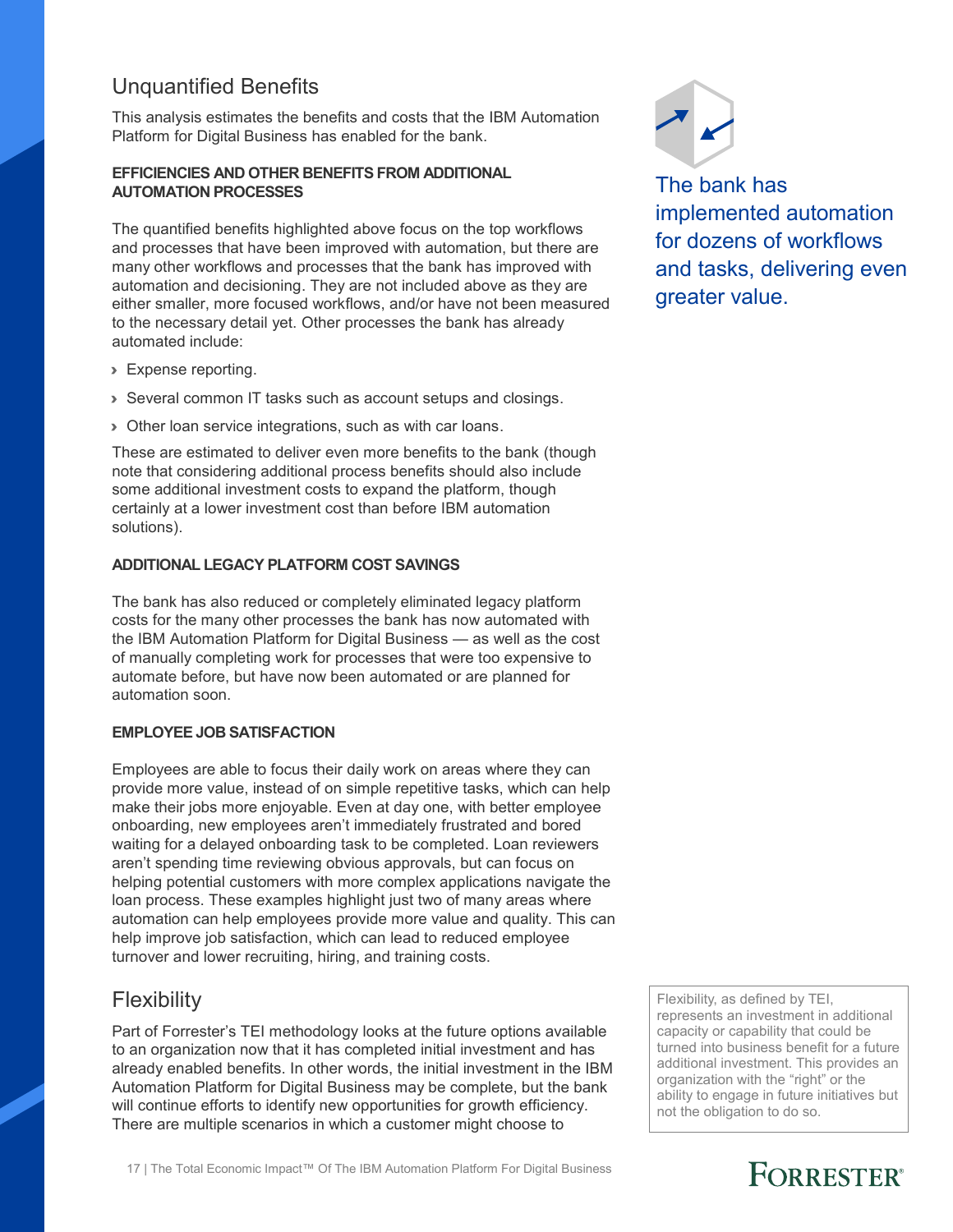implement, and the value and measurement of flexibility is clearly unique to each customer.

#### **FUTURE EXPECTED FLEXIBILITY BENEFITS FOR THE BANK**

The bank's strategy for continued improvement will include a significant focus on automation. "We're going to go and attack new processes and do a continuous process improvement cycle," said the BPM manager at the bank. As part of this continuous improvement initiative, the bank plans to continue adding more automation to find new areas where they can:

- › Work on automation processes that can help automate even more than the current 80% of loans automatically approved.
- › Speed up more tasks.
- › Make more workflows more efficient.
- **> Help streamline more decision-making steps.**

While automating more loan applications would require new business data and rules (and likely management and executive buy-in), the IBM Automation Platform for Digital Business can already support automating the workflow for more loan approvals as the bank gains more data and insights to be able to set specific loan approval rules.

And all these improvement benefits would be measured based on the specific processes impacted, and would also include some added investment costs to expand the platform. However, regarding platform cost savings, the bank's standardization on the IBM Automation Platform for Digital Business will help enable new automation initiatives to be added without the significant expense of deploying and customizing a new automation solution. Thereby helping the bank unlock many more future opportunities than it expected to on its old platform.

Flexibility would also be quantified when evaluated as part of a specific project (described in more detail in Appendix A).



Standardization on the IBM Automation Platform for Digital Business will help enable new automation initiatives to be added without the significant expense of deploying and customizing a new automation solution.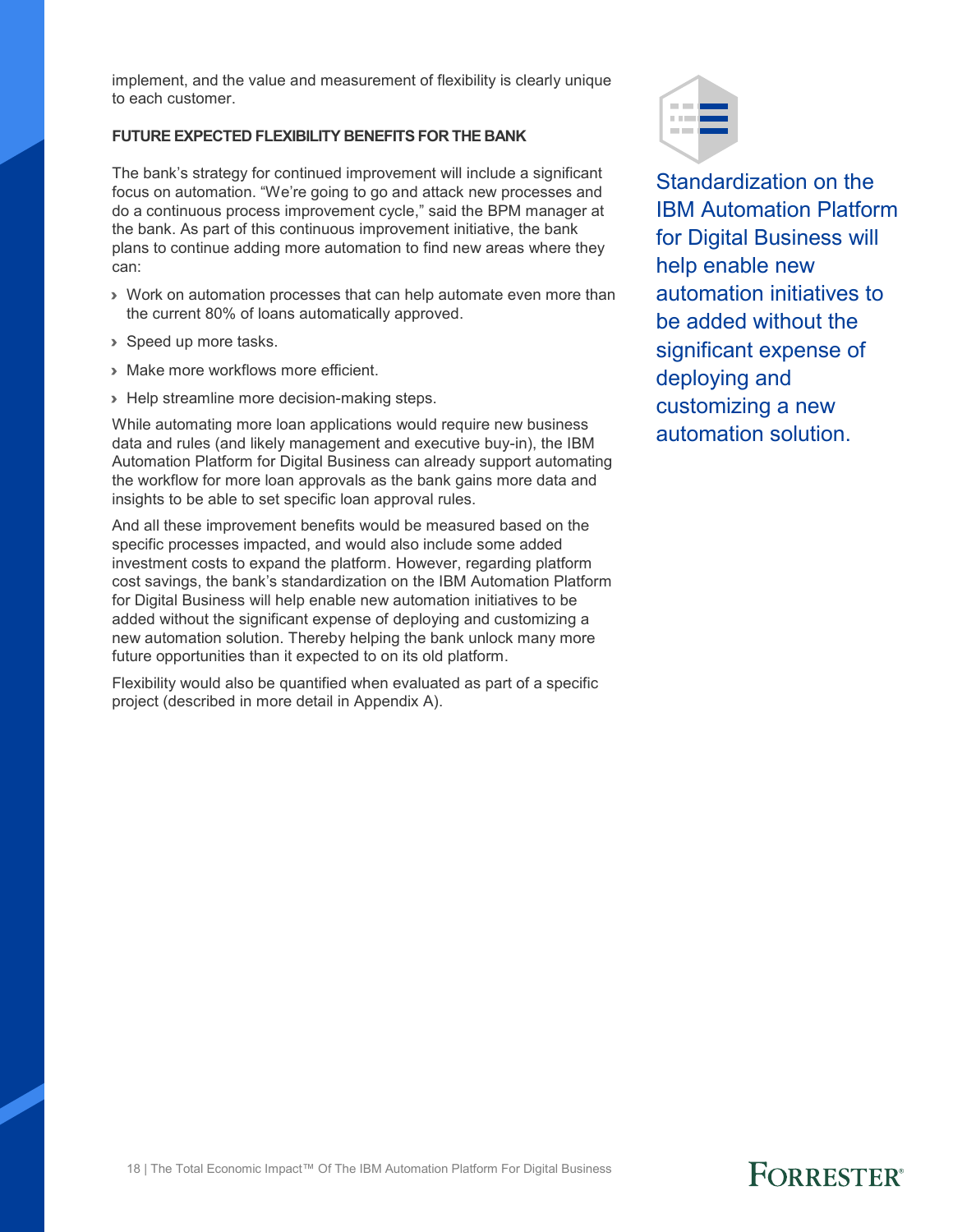## **Analysis Of Costs**

### **QUANTIFIED COST DATA**

|      | <b>Total Costs</b>                    |                |              |               |               |              |                                |
|------|---------------------------------------|----------------|--------------|---------------|---------------|--------------|--------------------------------|
| REF. | <b>COST</b>                           | <b>INITIAL</b> | <b>YEAR1</b> | <b>YEAR 2</b> | <b>YEAR 3</b> | <b>TOTAL</b> | <b>PRESENT</b><br><b>VALUE</b> |
| Ftr  | Upfront costs                         | \$1,947,750    | \$0          | \$0           | \$0           | \$1,947,750  | \$1,947,750                    |
| Gtr  | Ongoing costs                         | \$0            | \$486,150    | \$444.150     | \$444,150     | \$1,374,450  | \$1,142,717                    |
|      | <b>Total costs</b><br>(risk-adjusted) | \$1,947,750    | \$486,150    | \$444,150     | \$444,150     | \$3,322,200  | \$3,090,467                    |

### Upfront Costs

The bank spent about 12 months planning and implementing the three automated workflows described in the Benefits section.

Implementation costs included:

- › The IBM Automation Platform for Digital Business software purchase costs, at the scale necessary to cover the three workflows, estimated to be about \$470,000.
- › Server and other hardware costs required to deploy and connect the IBM automation platform with other systems. While hardware options can vary greatly, for the bank this is estimates to also be about \$470,000.
- › Services to assist with platform deployment, application implementation, and workflow testing and tuning — estimated to be about \$540,000.

Again, a small risk adjustment has been added to allow for any underestimation of costs. Forrester adjusted these costs upward by 5%, yielding a three-year risk-adjusted total PV of about \$1.9 million.

The table above shows the total of all costs across the areas listed below, as well as present values (PVs) discounted at 10%. Over three years, the interviewed organization expects risk-adjusted total costs to be a PV of about \$2.9 million.



Total implementation and deployment time: **12 months**

### **Upfront Costs: Calculation Table**

| REF.           | <b>METRIC</b>                                 | CALC.                            | <b>INITIAL</b> | <b>YEAR1</b> | <b>YEAR 2</b> | <b>YEAR 3</b> |
|----------------|-----------------------------------------------|----------------------------------|----------------|--------------|---------------|---------------|
| F <sub>1</sub> | Software costs                                |                                  | \$470,000      |              |               |               |
| F <sub>2</sub> | Hardware costs                                |                                  | \$470,000      |              |               |               |
| F <sub>3</sub> | Implementation duration (months)              |                                  | 12             |              |               |               |
| F <sub>4</sub> | Employees included in<br>implementation (FTE) |                                  | 5              |              |               |               |
| F <sub>5</sub> | Average employee salary                       |                                  | \$75,000       |              |               |               |
| F <sub>6</sub> | Third-party implementation<br>assistance      |                                  | \$540,000      |              |               |               |
| Ft             | Upfront costs                                 | F1+F2+(F3*F4*<br>F5*F4*F5/12)+F6 | \$1,855,000    | \$0          | \$0           | \$0           |
|                | Risk adjustment                               | ↑5%                              |                |              |               |               |
| <b>Ftr</b>     | Upfront costs (risk-adjusted)                 |                                  | \$1,947,750    | \$0          | \$0           | \$0           |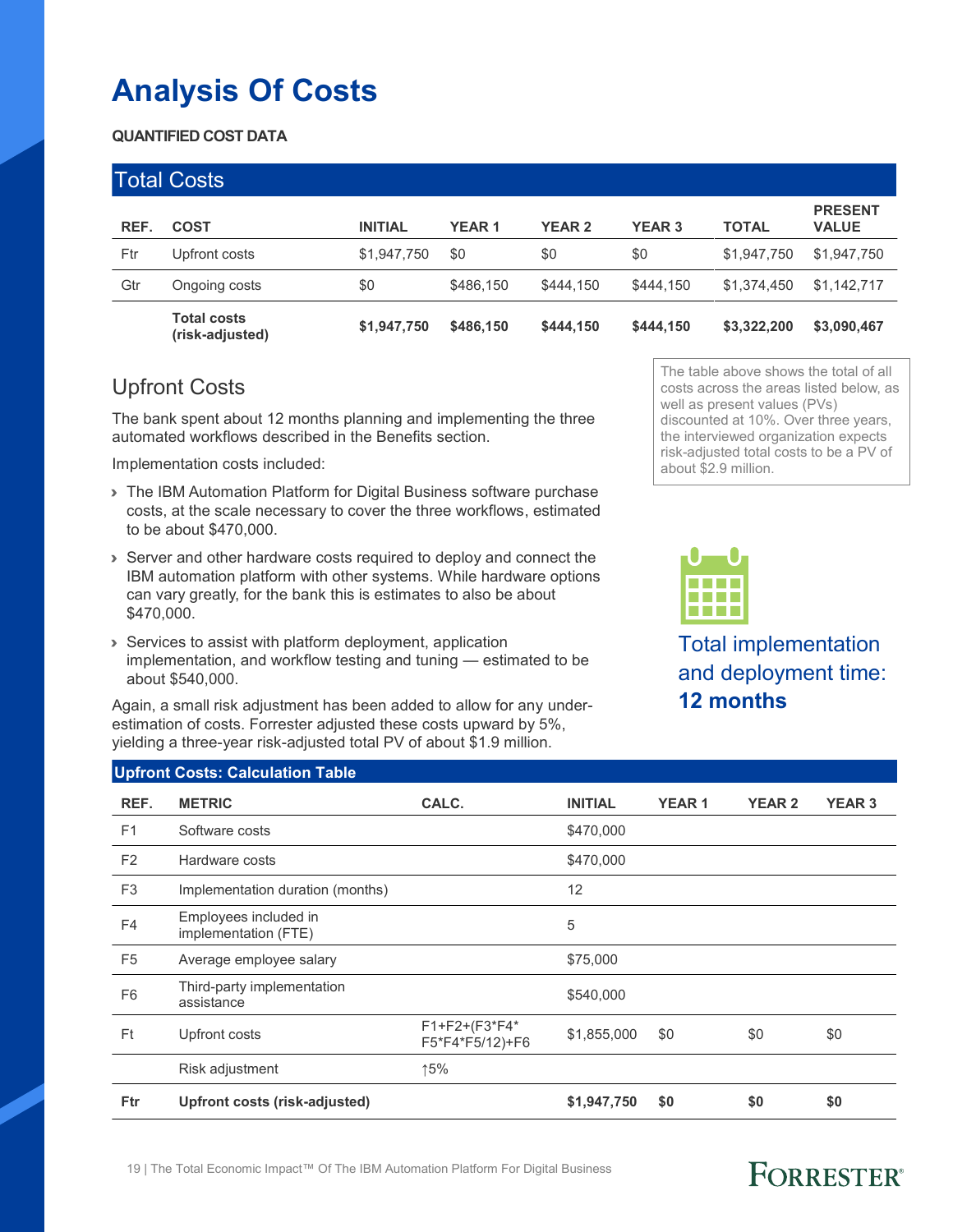## Ongoing Costs

Annual costs include three main categories:

- › IBM licensing renewal costs of about \$118,000 per year.
- › Additional IBM services to help manage and tune workflows automated on the platform, estimated at \$120,000 in Year 1, decreasing to \$80,000 in years 2 and 3.
- › Internal resource time and cost to manage workflows, update rules, and etc., estimated to total \$225,000 per year.

Given a small risk of under-estimation, Forrester adjusted these costs upward by 5%, yielding a three-year risk-adjusted total PV of about \$1.1 million.

Implementation risk is the risk that a proposed investment may deviate from the original or expected requirements, resulting in higher costs than anticipated. The greater the uncertainty, the wider the potential range of outcomes for cost estimates.

|                | <b>Ongoing Costs: Calculation Table</b> |            |                |              |               |               |
|----------------|-----------------------------------------|------------|----------------|--------------|---------------|---------------|
| REF.           | <b>METRIC</b>                           | CALC.      | <b>INITIAL</b> | <b>YEAR1</b> | <b>YEAR 2</b> | <b>YEAR 3</b> |
| G <sub>1</sub> | <b>IBM</b> licensing                    |            |                | \$118,000    | \$118,000     | \$118,000     |
| G <sub>2</sub> | Internal resource management            |            |                | \$225,000    | \$225,000     | \$225,000     |
| G <sub>3</sub> | Third-party resource assistance         |            |                | \$120,000    | \$80,000      | \$80,000      |
| Gt             | Ongoing costs                           | $G1+G2+G3$ | \$0            | \$463,000    | \$423,000     | \$423,000     |
|                | Risk adjustment                         | ↑5%        |                |              |               |               |
| Gtr            | Ongoing costs (risk-adjusted)           |            | \$0            | \$486,150    | \$444.150     | \$444,150     |

#### 20 | The Total Economic Impact™ Of The IBM Automation Platform For Digital Business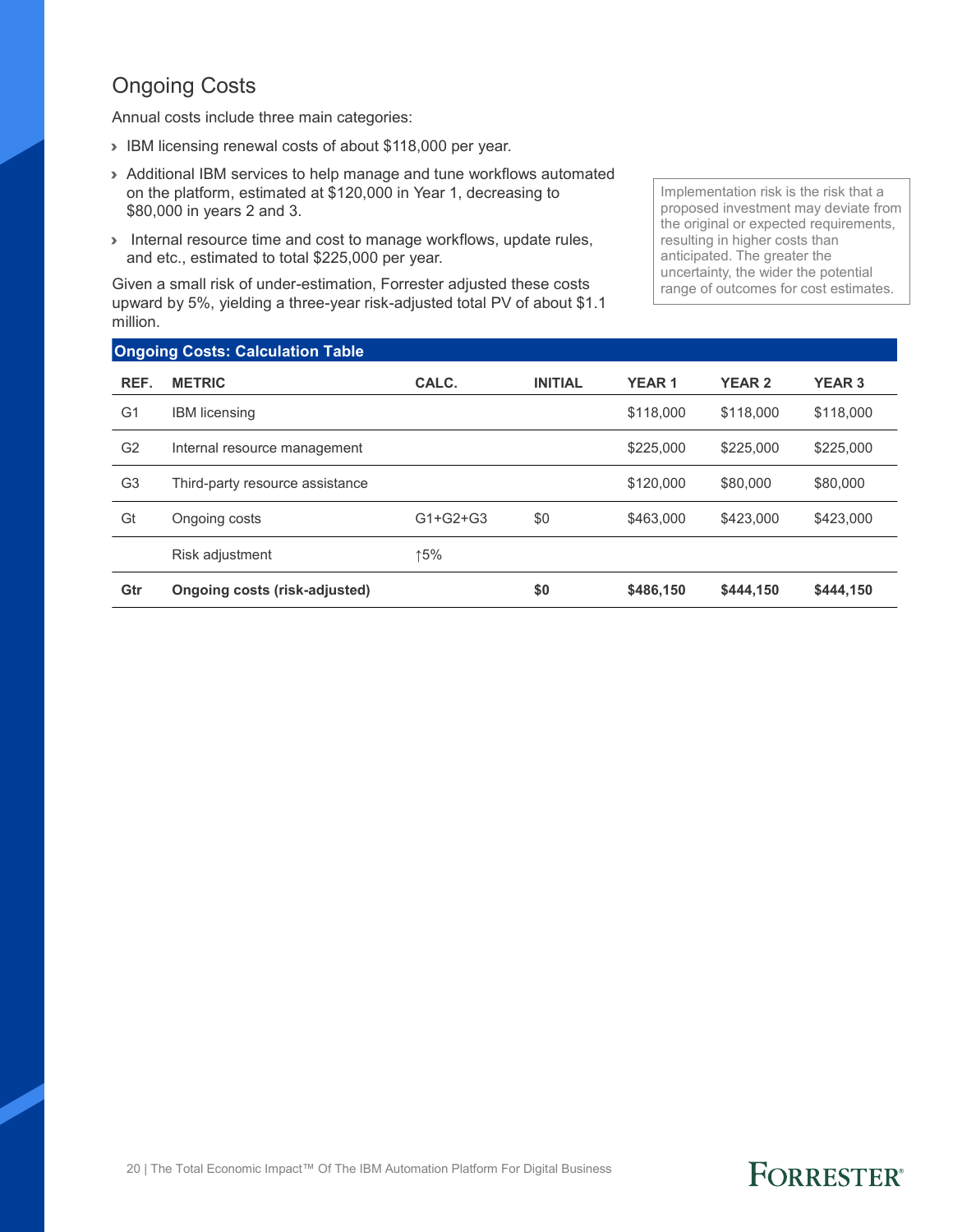## **Financial Summary**

#### **CONSOLIDATED THREE-YEAR RISK-ADJUSTED METRICS**



The financial results calculated in the Benefits and Costs sections can be used to determine the ROI, NPV, and payback period for the interviewed organization's investment. Forrester assumes a yearly discount rate of 10% for this analysis.

These risk-adjusted ROI,

NPV, and payback period values are determined by applying risk-adjustment factors to the unadjusted results in each Benefit and Cost section.

| <b>Cash Flow Table (Risk-Adjusted)</b> |                |               |                   |               |               |                                |  |  |
|----------------------------------------|----------------|---------------|-------------------|---------------|---------------|--------------------------------|--|--|
|                                        | <b>INITIAL</b> | <b>YEAR 1</b> | YEAR <sub>2</sub> | <b>YEAR 3</b> | <b>TOTAL</b>  | <b>PRESENT</b><br><b>VALUE</b> |  |  |
| <b>Total costs</b>                     | (\$1,947,750)  | (\$486,150)   | (\$444,150)       | (\$444,150)   | (\$3,322,200) | (\$3,090,467)                  |  |  |
| <b>Total benefits</b>                  | \$0            | \$9,277,000   | \$9,647,000       | \$10,035,500  | \$28,959,500  | \$23,946,183                   |  |  |
| Net benefits                           | (\$1,947,750)  | \$8,790,850   | \$9,202,850       | \$9,591,350   | \$25,637,300  | \$20,855,716                   |  |  |
| <b>ROI</b>                             |                |               |                   |               |               | 675%                           |  |  |
| Payback period                         |                |               |                   |               |               | $<$ 6 months                   |  |  |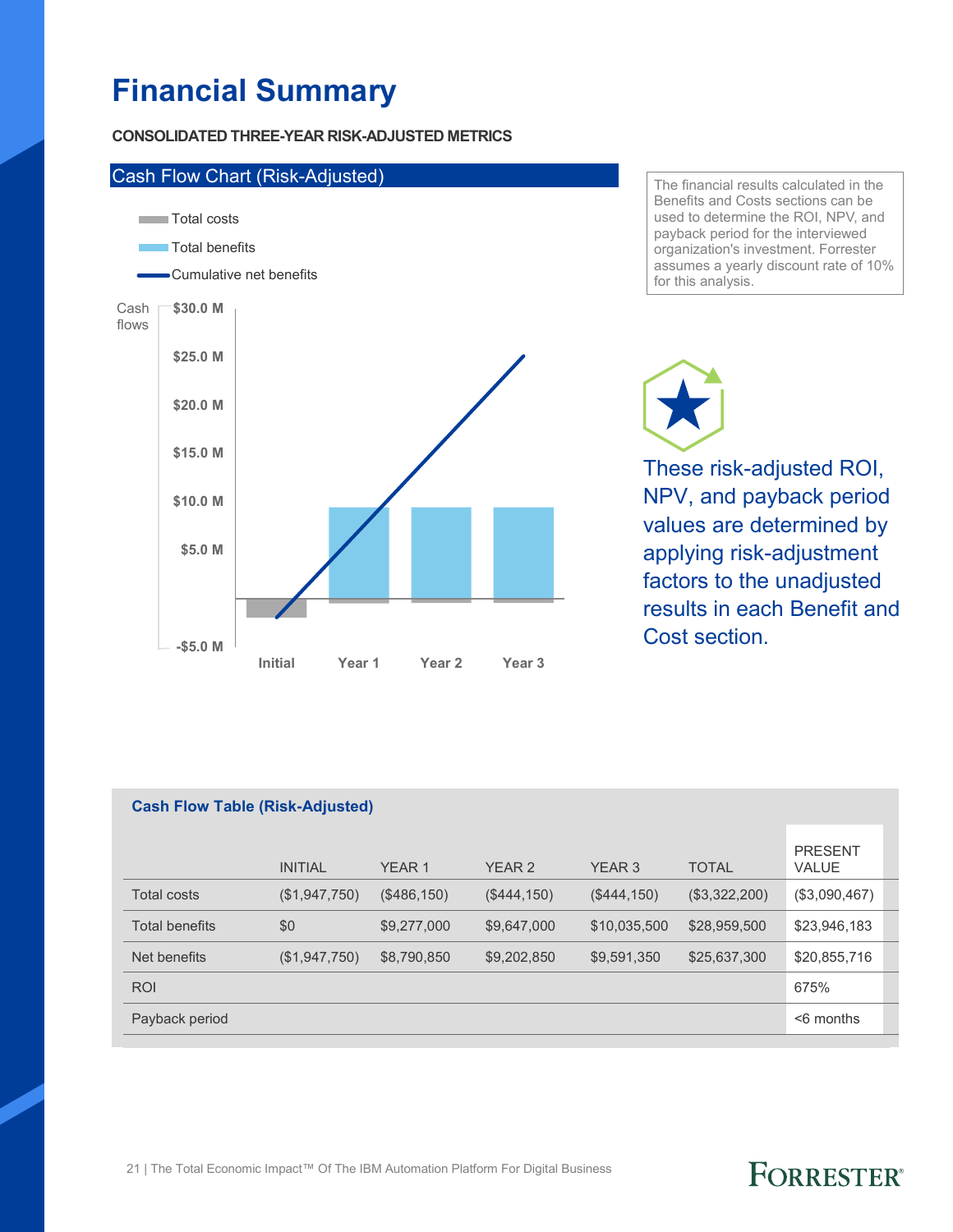## **IBM Automation Platform For Digital Business: Overview**

The following information is provided by IBM. Forrester has not validated any claims and does not endorse IBM or its offerings.

#### **WHAT IBM OFFERS**

IBM offers an automation platform built on a common analytics layer that gives you insights into your operational data and productivity.

The **IBM Automation Platform for Digital Business** is an integrated set of flexible capabilities that can help you automate work to drive growth:

- › **Use bots to automate routine human tasks.** Eliminate copy-and-paste and data-entry errors, free employees for higher-value work.
- › **Share, manage, and collaborate on content.** Support instant access to content, connect content to digital business applications, and help assure governance and compliance.
- › **Design and manage start-to-finish workflows.** Choreograph sequences of human and automated activities to improve consistency across processes and cases, increase straight-through processing.
- › **Automate decisions with business rules.** Enable rapid adaptation to change, increase the consistency and auditability of decisions, detect noteworthy situations in real time.
- › **Capture, classify, and extract data from content.** Speed extraction of data, reduce data entry errors, and gain insights from unstructured documents.



#### **TO LEARN MORE**

- › **More information:** https://www.ibm.com/automation/ibm-automation-platform-digital-business.
- › **Watch a demo:** https://www.youtube.com/watch?time\_continue=13&v=kbEfHxbGRps.
- › **Schedule a** 30-minute consultation with automation expert: https://www.ibm.com/account/reg/usen/signup?formid=urx-15068.

22 | The Total Economic Impact™ Of The IBM Automation Platform For Digital Business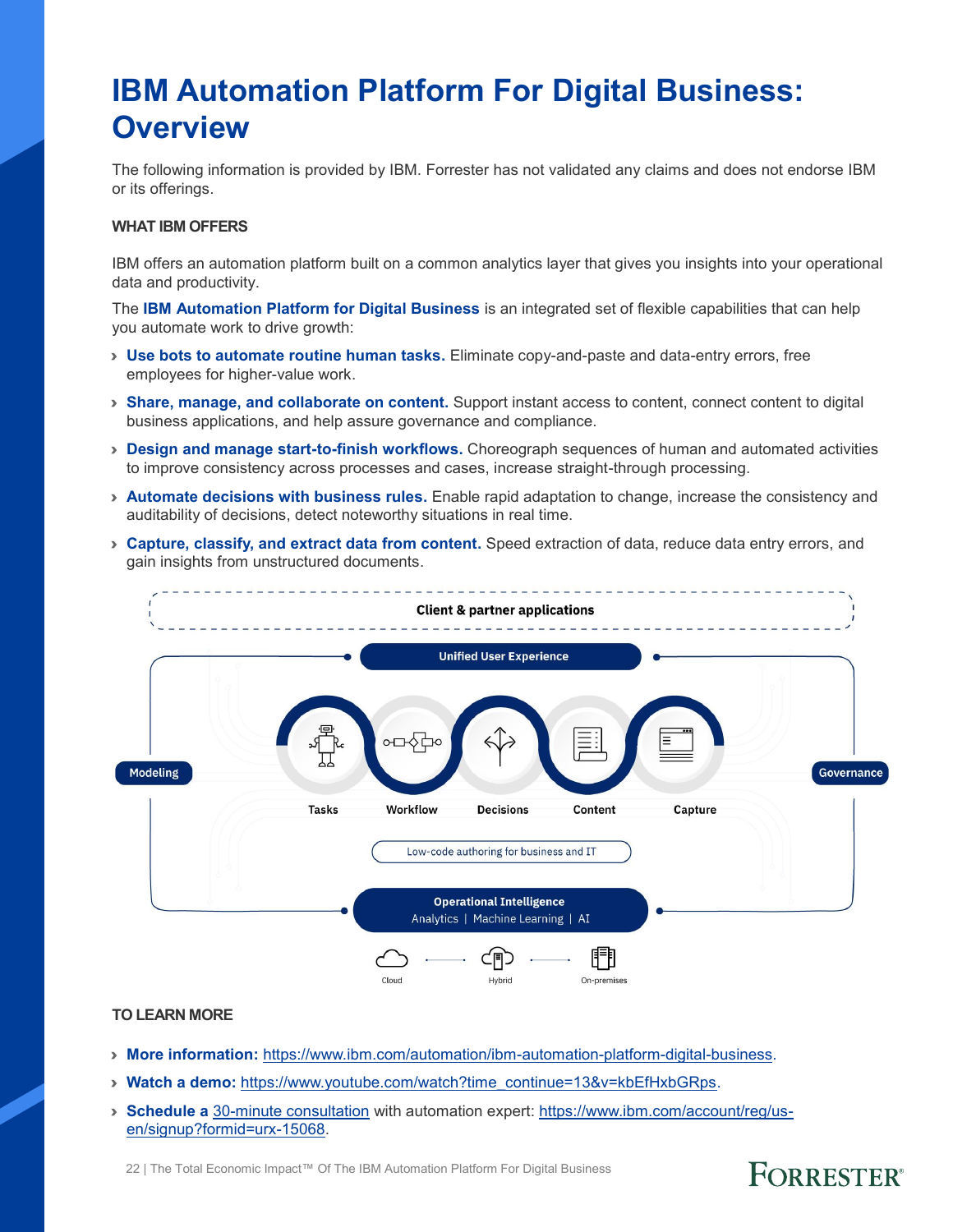## **Appendix A: Total Economic Impact**

Total Economic Impact is a methodology developed by Forrester Research that enhances a company's technology decision-making processes and assists vendors in communicating the value proposition of their products and services to clients. The TEI methodology helps companies demonstrate, justify, and realize the tangible value of IT initiatives to both senior management and other key business stakeholders.

### Total Economic Impact Approach



**Benefits** represent the value delivered to the business by the product. The TEI methodology places equal weight on the measure of benefits and the measure of costs, allowing for a full examination of the effect of the technology on the entire organization.



**Costs** consider all expenses necessary to deliver the proposed value, or benefits, of the product. The cost category within TEI captures incremental costs over the existing environment for ongoing costs associated with the solution.



**Flexibility** represents the strategic value that can be obtained for some future additional investment building on top of the initial investment already made. Having the ability to capture that benefit has a PV that can be estimated.



**Risks** measure the uncertainty of benefit and cost estimates given: 1) the likelihood that estimates will meet original projections and 2) the likelihood that estimates will be tracked over time. TEI risk factors are based on "triangular distribution."

The initial investment column contains costs incurred at "time 0" or at the beginning of Year 1 that are not discounted. All other cash flows are discounted using the discount rate at the end of the year. PV calculations are calculated for each total cost and benefit estimate. NPV calculations in the summary tables are the sum of the initial investment and the discounted cash flows in each year. Sums and present value calculations of the Total Benefits, Total Costs, and Cash Flow tables may not exactly add up, as some rounding may occur.



The present or current value of (discounted) cost and benefit estimates given at an interest rate (the discount rate). The PV of costs and benefits feed into the total NPV of cash flows.



**Net present value (NPV)**

The present or current value of (discounted) future net cash flows given an interest rate (the discount rate). A positive project NPV normally indicates that the investment should be made, unless other projects have higher NPVs.



### **Return on investment (ROI)**

A project's expected return in percentage terms. ROI is calculated by dividing net benefits (benefits less costs) by costs.



The interest rate used in cash flow analysis to take into account the time value of money. Organizations typically use discount rates between 8% and 16%.

![](_page_24_Picture_22.jpeg)

The breakeven point for an investment. This is the point in time at which net benefits (benefits minus costs) equal initial investment or cost.

![](_page_24_Picture_24.jpeg)